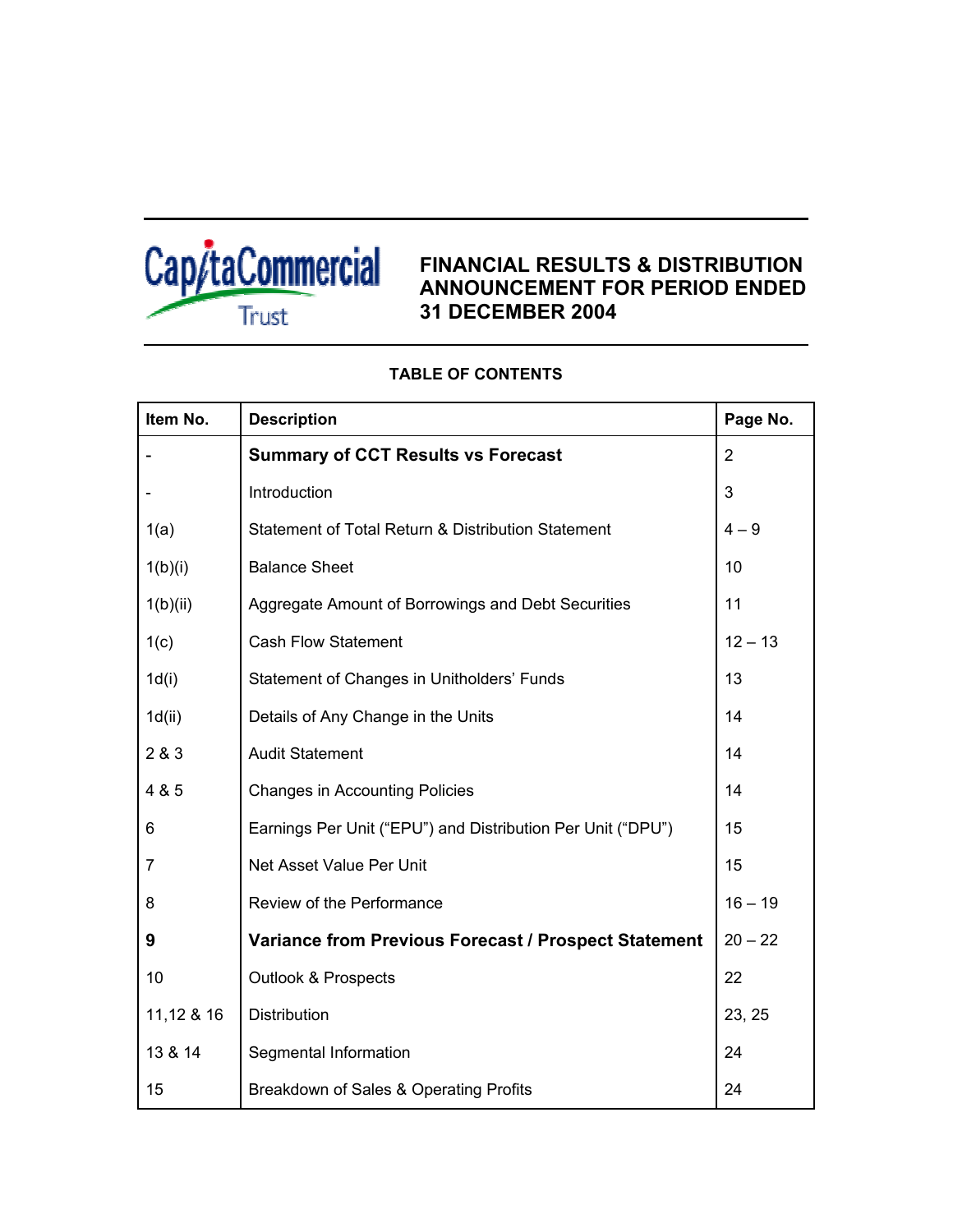# **SUMMARY OF CCT RESULTS (ACTUAL VS FORECAST (1)) (15 May 2004 to 31 December 2004)**

|                                                                                                   | Actual<br><b>Forecast</b>                     |                            | Variance                   |              |  |
|---------------------------------------------------------------------------------------------------|-----------------------------------------------|----------------------------|----------------------------|--------------|--|
|                                                                                                   | S\$'000                                       | S\$'000                    | S\$'000                    | ℅            |  |
| Gross Revenue                                                                                     | 68,263                                        | 66,684                     | 1,579                      | 2.4          |  |
| <b>Property Operating Expenses</b>                                                                | (19, 750)                                     | (19, 595)                  | (155)                      | 0.8          |  |
| Net Property Income                                                                               | 48,513                                        | 47,089                     | 1,424                      | 3.0          |  |
| <b>Other Operating Expenditure</b>                                                                | (13, 394)                                     | (15, 677)                  | 2,283                      | (14.6)       |  |
| Net Investment Income before Tax                                                                  | 35,119                                        | 31,412                     | 3,707                      | 11.8         |  |
| Net Tax Adjustments                                                                               | 101                                           | 251                        | (150)                      | (59.8)       |  |
| Taxable Income Available for Distribution<br>to Unitholders                                       | 35,220                                        | 31,663                     | 3,557                      | 11.2         |  |
| Distributable Income to Unitholders <sup>(2)</sup>                                                | 33,459                                        | 30,080                     | 3,379                      | 11.2         |  |
| <b>Distribution Per Unit (cents)</b><br>For the period 15 May to 31 Dec 2004<br><b>Annualised</b> | 3.99 <sub>¢</sub><br>6.32 $\boldsymbol{\phi}$ | 3.58¢<br>5.68 <sub>¢</sub> | 0.41c<br>0.64 <sub>c</sub> | 11.2<br>11.2 |  |

#### *Footnotes*

*(1) The forecast is extracted from the Introductory Document and is based on the assumptions set out in the Introductory Document. As the forecast stated was for 1 May 2004 to 31 December 2004, the Manager has used its best estimate to present the prorated forecast for the period of 15 May 2004 to 31 December 2004.* 

*(2) The distributable income to unitholders is based on 95% of the taxable income available for distribution to unitholders.* 

# **Refer to Section 9 for the details.**

# **DISTRIBUTION & BOOK CLOSURE DATE**

| Distribution      | For 15 May 2004 to 31 Dec 2004 |
|-------------------|--------------------------------|
| Distribution type | Income                         |
| Distribution rate | 3.99 cents per unit            |
| Book closure date | 1 February 2005                |
| Payment date      | 28 February 2005               |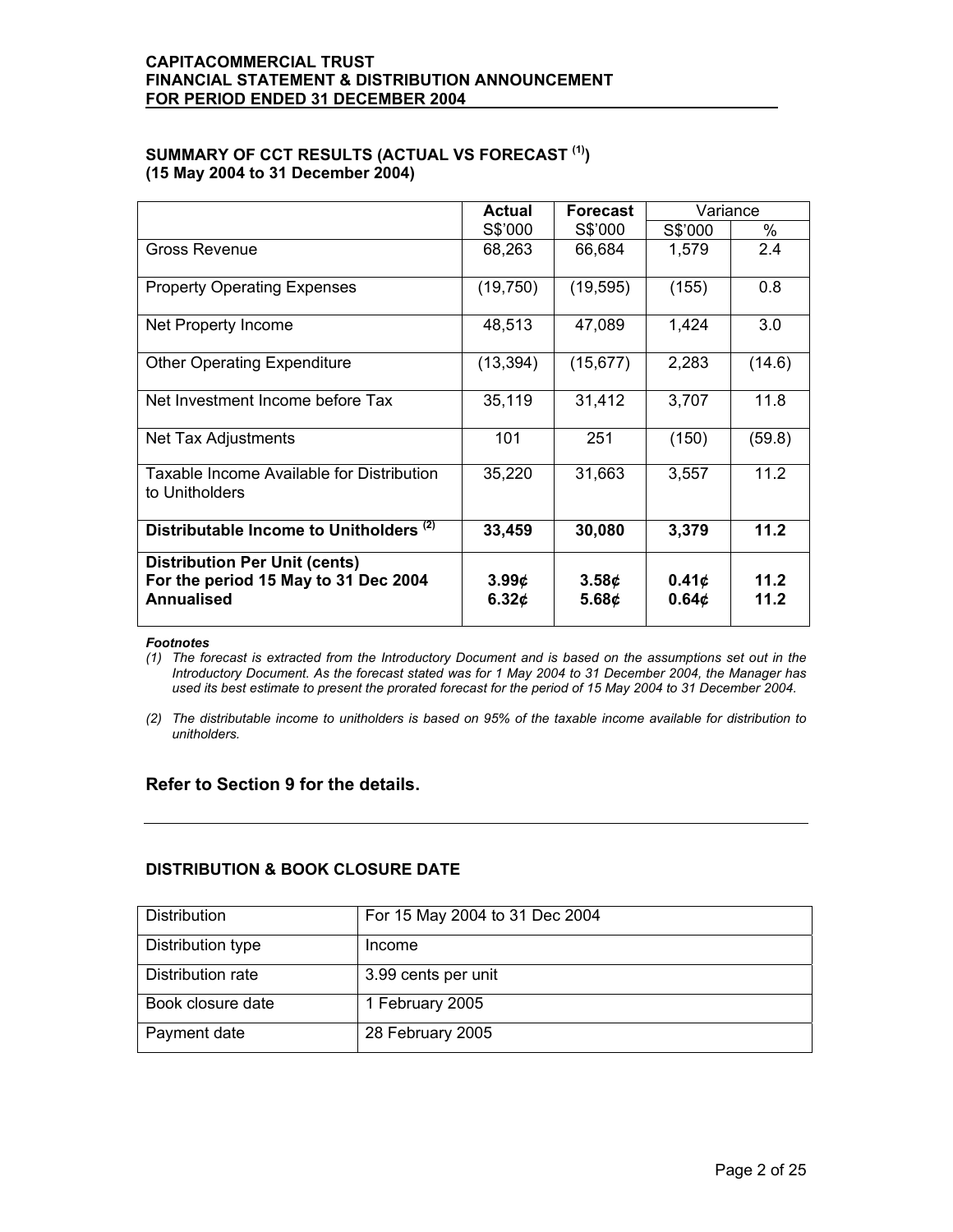### **INTRODUCTION**

CapitaCommercial Trust (CCT) was established under a Trust Deed dated 6 February 2004 entered into between CapitaCommercial Trust Management Limited (as manager of CCT) (the "Manager") and HSBC Institutional Trust Services (Singapore) Limited (previously known as Bermuda Trust (Singapore) Limited) (as trustee of CCT). CCT's first financial period is from the date of its inception ie. 6 February 2004 to 31 December 2004.

CCT acquired Capital Tower, Starhub Centre, Robinson Point, Bugis Village, Golden Shoe Car Park and Market Street Car Park on 23 February 2004 through acquiring all the shares in the respective companies which owned each of the properties. CCT agreed with the vendors of these property holding companies that the income of the property holding companies up to and including 29 February 2004 will accrue to the respective vendors. These six property holding companies subsequently commenced liquidation and the respective properties were transferred to CCT as distribution in specie on 1 March 2004. Separately, on 1 March 2004, CCT acquired 6 Battery Road.

All the units in CCT ("Units") were directly or indirectly held by CapitaLand Limited up to and including 14 May 2004 (the "Private Trust"). On 15 May 2004, CapitaLand Limited distributed approximately 60% of the Units in specie to its shareholders (the "Public Trust"). On 14 May 2004, CCT distributed its distributable income for the period from 6 February 2004 to 14 May 2004 to the companies in the CapitaLand Group that together held 100% of the Units. CCT's distributable income from 15 May 2004 to 31 December 2004 will be distributed to all the unitholders, including all the companies in the CapitaLand Group that continue to hold Units, on 28 February 2005. From 1 January 2005, CCT will make distributions to its unitholders on a semi-annual basis, with the amount calculated as at 30 June and 31 December each year for the six-month period ending on each of the said dates.

All the Units have been listed on Singapore Exchange Securities Trading Limited (the "SGX-ST") since the commencement of "when issued" trading in the Units on 11 May 2004. The Units began trading on a "ready" basis on the SGX-ST on 17 May 2004.

CCT has been granted tax transparency. Therefore, income which is distributed is not taxed at CCT level. Qualifying unitholders and individuals (other than those who hold their units through a partnership or through a nominee) will receive pre-tax distributions. For the qualifying unitholders, gross distribution will be made and they will subsequently be taxed on the distributions at their applicable income tax rates. Individuals are exempt from tax on CCT's distributions unless such distributions are derived through a partnership in Singapore or from the carrying on of a trade, business or profession. Distributions made to all the other unitholders will be subject to tax deducted at source at the prevailing corporate tax rate, currently 20%. This tax deducted can be used to offset against their Singapore income tax liabilities. Also, to qualify for tax transparency, CCT must distribute at least 90% of its taxable income. As stated in the Introductory Document dated 16 March 2004 (the "Introductory Document"), CCT will distribute 95% of its taxable income to unitholders up to 31 December 2005.

CCT's first financial period is from 6 February 2004 to 31 December 2004 and the prior period comparatives are based on the pro forma financial information as stated in CCT's Introductory Document.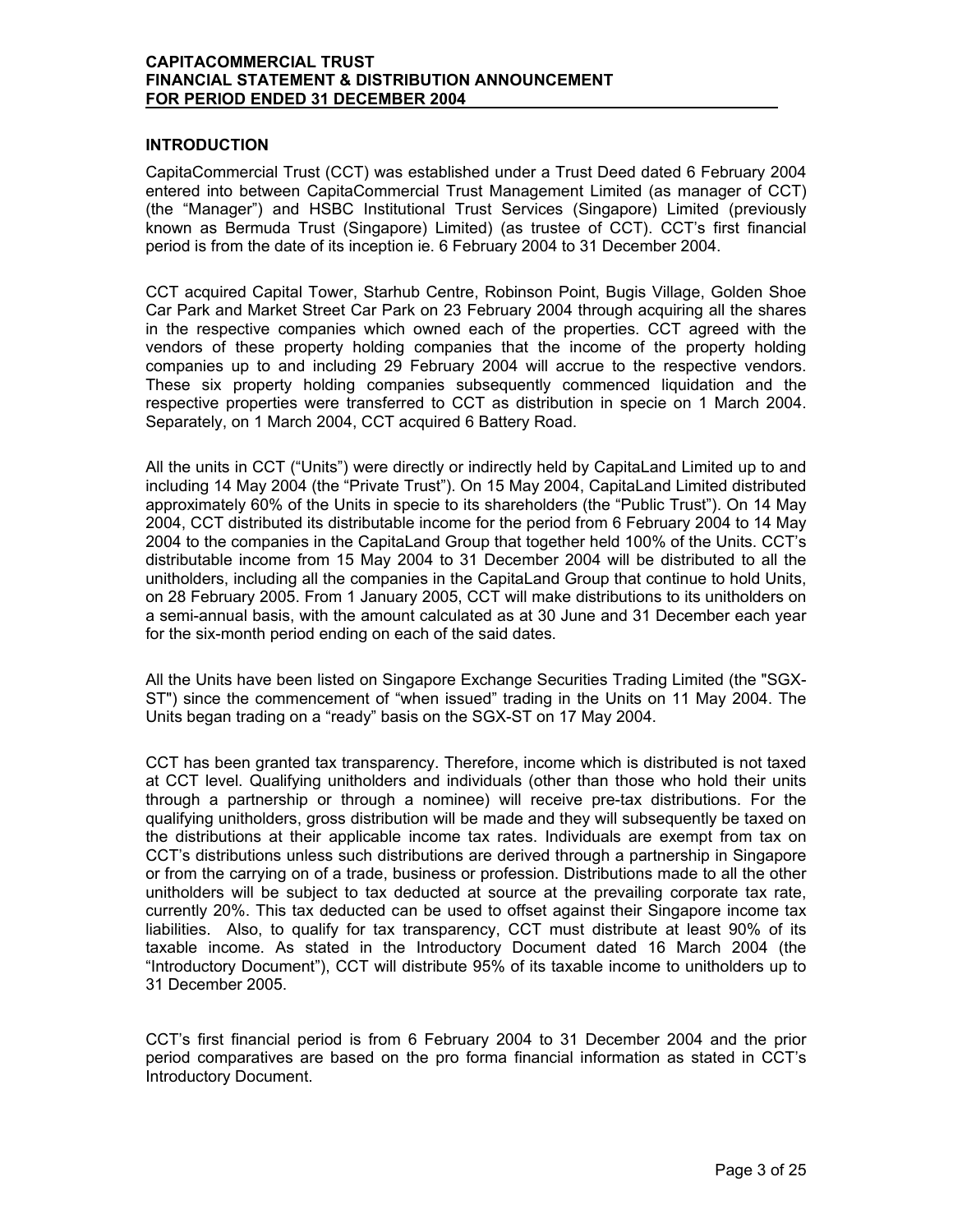### **1(a)(i) Statement of Total Return & Distribution Statement (YTD December 2004 vs YTD December 2003) (For a review of the performance, please refer to paragraph 8(a)(i) on page 16 to 17)**

|                                                  | <b>Actual</b><br>(6/2/04 to<br>$31/12/04$ ) <sup>(1)</sup><br>S\$'000 | Pro Forma<br>(1/3/03 to<br>$31/12/03$ ) <sup>(2)</sup><br>S\$'000 | Increase /<br>(Decrease)<br>% |
|--------------------------------------------------|-----------------------------------------------------------------------|-------------------------------------------------------------------|-------------------------------|
| <b>Statement of Total Return</b>                 |                                                                       |                                                                   |                               |
| Gross rental income                              | 79,110                                                                | 88,965                                                            | (11.1)                        |
| Car park income                                  | 7,197                                                                 | 7,216                                                             | (0.3)                         |
| Other income                                     | 3,715                                                                 | 3,770                                                             | (1.5)                         |
| <b>Gross revenue</b>                             | 90,022                                                                | 99,951                                                            | (9.9)                         |
| Property management fees                         | (1, 974)                                                              | (2, 442)                                                          | (19.2)                        |
| Property tax                                     | (6,982)                                                               | (3,773)                                                           | 85.1                          |
| Other property operating expenses <sup>(3)</sup> | (17, 212)                                                             | (14, 778)                                                         | 16.5                          |
| <b>Property operating expenses</b>               | (26, 168)                                                             | (20, 993)                                                         | 24.7                          |
| Net property income                              | 63,854                                                                | 78,958                                                            | (19.1)                        |
| Interest income                                  | 147                                                                   | 50                                                                | 194.0                         |
| Manager's management fees                        | (4, 443)                                                              | (5,073)                                                           | (12.4)                        |
| Trust expenses                                   | (1,084)                                                               | (2,714)                                                           | (60.1)                        |
| Borrowing costs                                  | (11, 743)                                                             | (12, 277)                                                         | (4.3)                         |
| Net investment income before tax                 | 46,731                                                                | 58,944                                                            | (20.7)                        |
| Income tax $(4)$                                 | (2,692)                                                               | (656)                                                             | 310.4                         |
| Net investment income after tax                  | 44,039                                                                | 58,288                                                            | (24.4)                        |
| Net losses on value of investments               |                                                                       |                                                                   |                               |
| Non-operating expenditure <sup>(5)</sup>         | (2,687)                                                               |                                                                   | Nm                            |
| Revaluation deficit <sup>(6)</sup>               | (121, 882)                                                            |                                                                   | Nm                            |
| Net losses on value of investments               | (124, 569)                                                            |                                                                   | <b>Nm</b>                     |
|                                                  |                                                                       |                                                                   | (238.2)                       |

**Net investment income before tax** 

Net tax adjustments  $(7)$ 

**Taxable income available for distribution to unitholders 46,832 59,575 (21.4)**

**Distributable income to unitholders 45,071 56,596 (20.3)**

| 46,731 | 58,944 | (20.7) |
|--------|--------|--------|
| 101    | 631    | (84.0) |
| 46,832 | 59,575 | (21.4) |
| 45,071 | 56,596 | (20.3) |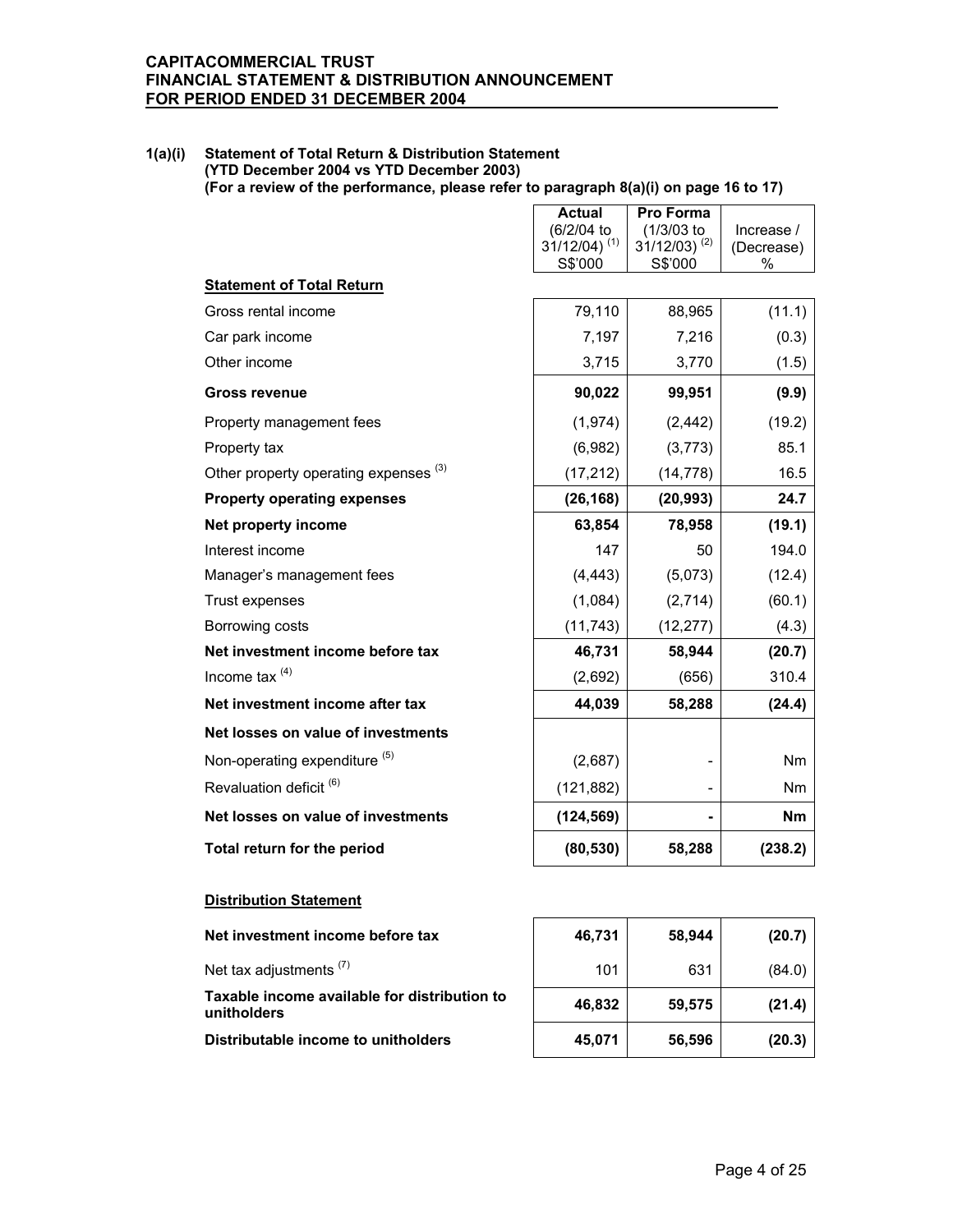#### *Footnotes*

- *(1) CCT was established on 6 February 2004 but the acquisition of the real properties was completed on 1 March 2004. Hence the income recorded relates only to the 10 month period from 1 March 2004 to 31 December 2004. CCT has no income from 6 to 29 February 2004. The entire period relates to both the Private Trust and Public Trust periods and the details are as stated in paragraph (1)(a)(iii) on page 8.*
- *(2) This is the first financial period of CCT and the comparative numbers for 2003 are extracted from the pro forma financial information for the year ended 31 December 2003 which was stated in the Introductory Document and pro-rated equally for 10 months to correspond to the period from 1 March 2003 to 31 December 2003.*
- *(3) Included as part of the other property operating expenses are the following:*

|                                                        | <b>Actual</b><br>(6/2/04 to<br>31/12/04<br>S\$'000 | <b>Pro Forma</b><br>(1/3/03 to<br>31/12/03<br>S\$'000 | Increase /<br>(Decrease)<br>% |
|--------------------------------------------------------|----------------------------------------------------|-------------------------------------------------------|-------------------------------|
| Depreciation                                           | 129                                                | 132                                                   | (2.3)                         |
| Allowance for doubtful debts and bad debts written off | 8                                                  | (29)                                                  | (127.6)                       |
| Asset written off                                      | $\qquad \qquad$                                    | 314                                                   | (100.0)                       |

- *(4) The actual YTD December 2004 income tax provision is based on 100% of taxable income for the period of 6 February 2004 to 14 May 2004 (Private Trust) and 5% of taxable income for period of 15 May 2004 to 31 December 2004 (Public Trust). Income tax for pro forma YTD December 2003 was prepared on the basis that tax transparency applies ie. income tax is only provided for the amount to be withheld and not paid to unitholders and this has been assumed to be 5% of taxable income for the entire period.*
- *(5) This relates to a write-off of stamp duty paid for transfer of the property companies to CCT.*
- *(6) This relates to the deficit on revaluation of the investment properties. For details, to refer to the review of performance on page 17 (paragraph 8(a)(i)).*
- *(7) Included in the net tax adjustments are the following:*

|                                             | Actual<br>(6/2/04 to<br>31/12/04<br>S\$'000 | <b>Pro Forma</b><br>(1/3/03 to<br>31/12/03)<br>S\$'000 | Increase /<br>(Decrease)<br>% |
|---------------------------------------------|---------------------------------------------|--------------------------------------------------------|-------------------------------|
| Non-tax deductible/(chargeable) items :     |                                             |                                                        |                               |
| Trustee's fees                              | 165                                         | 214                                                    | (22.9)                        |
| Temporary differences and other adjustments | (64)                                        | 417                                                    | (115.3)                       |
| Net tax adjustments                         | 101                                         | 631                                                    | (84.0)                        |

*Nm – not meaningful*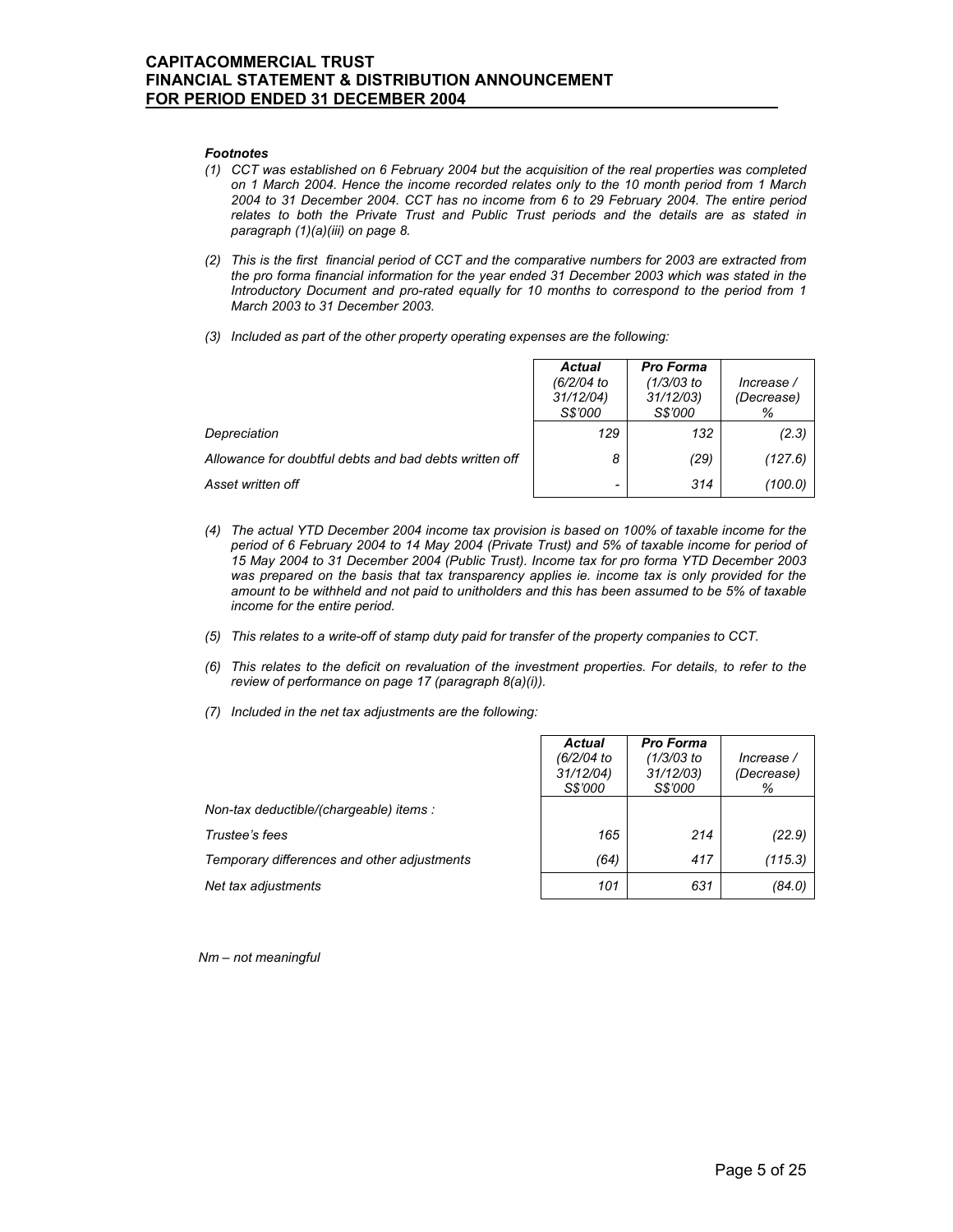### **1(a)(ii) Statement of Total Return & Distribution Statement (4Q 2004 vs 4Q 2003)**

|                                                  | <b>Actual</b><br>(1/10/04 to<br>31/12/04)<br>S\$'000 | Pro Forma<br>(1/10/03 to<br>$31/12/03$ ) <sup>(1)</sup><br>S\$'000 | Increase /<br>(Decrease)<br>% |
|--------------------------------------------------|------------------------------------------------------|--------------------------------------------------------------------|-------------------------------|
| <b>Statement of Total Return</b>                 |                                                      |                                                                    |                               |
| Gross rental income                              | 23,945                                               | 26,690                                                             | (10.3)                        |
| Car park income                                  | 1,952                                                | 2,165                                                              | (9.8)                         |
| Other income                                     | 1,306                                                | 1,131                                                              | 15.5                          |
| <b>Gross revenue</b>                             | 27,203                                               | 29,986                                                             | (9.3)                         |
| Property management fees                         | (569)                                                | (733)                                                              | (22.4)                        |
| Property tax                                     | (2, 110)                                             | (1, 132)                                                           | 86.4                          |
| Other property operating expenses <sup>(2)</sup> | (6,058)                                              | (4, 433)                                                           | 36.7                          |
| <b>Property operating expenses</b>               | (8, 737)                                             | (6, 298)                                                           | 38.7                          |
| Net property income                              | 18,466                                               | 23,688                                                             | (22.0)                        |
| Interest income                                  | 99                                                   | 15                                                                 | 560.0                         |
| Manager's management fees                        | (1, 299)                                             | (1,522)                                                            | (14.7)                        |
| Trust expenses                                   | 396                                                  | (814)                                                              | (148.6)                       |
| Borrowing costs                                  | (3, 712)                                             | (3,683)                                                            | 0.8                           |
| Net investment income before tax                 | 13,950                                               | 17,684                                                             | (21.1)                        |
| Income tax                                       | (141)                                                | (197)                                                              | (28.4)                        |
| Net investment income after tax                  | 13,809                                               | 17,487                                                             | (21.0)                        |
| Net losses on value of investments               |                                                      |                                                                    |                               |
| Revaluation deficit <sup>(3)</sup>               | (121, 882)                                           |                                                                    | <b>Nm</b>                     |
| Net losses on value of investments               | (121, 882)                                           |                                                                    | <b>Nm</b>                     |
| Total return for the period                      | (108, 073)                                           | 17,487                                                             | (718.0)                       |

### **Distribution Statement**

**Net investment income before tax** 

Net tax adjustments  $(4)$ 

**Taxable income available for distribution to unitholders 14,074 17,873 (21.3)**

**Distributable income to unitholders 13,370 16,979 (21.3)**

| 13,950 | 17,684 | (21.1) |
|--------|--------|--------|
| 124    | 189    | (34.4) |
| 14,074 | 17,873 | (21.3) |
| 13,370 | 16,979 | (21.3) |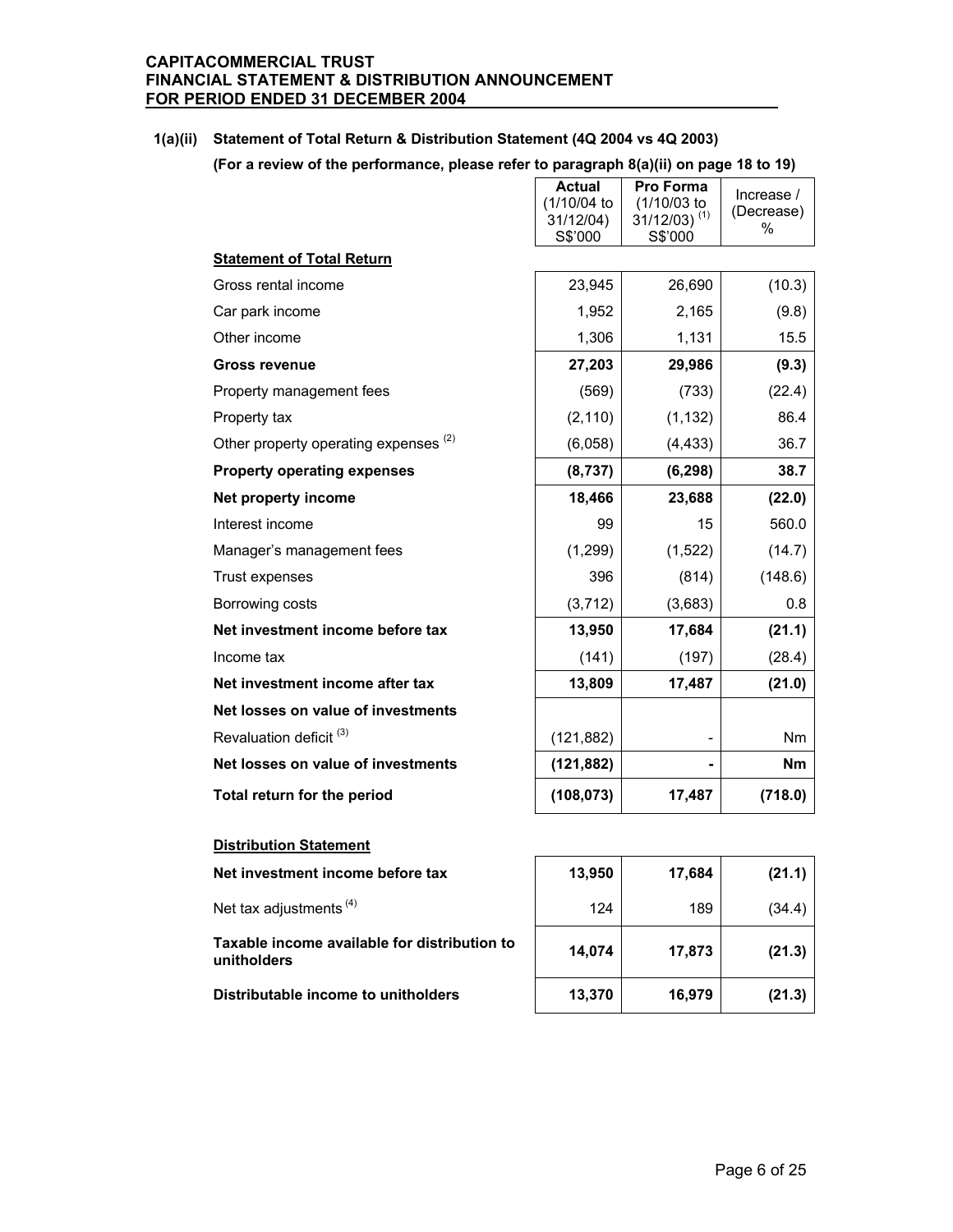#### *Footnotes*

- *(1) This is the first financial period of CCT and the comparative numbers for 2003 are extracted from the pro forma financial information for the year ended 31 December 2003 which was stated in the Introductory Document and pro-rated equally for the 3 month period.*
- *(2) Included as part of the other property operating expenses are the following:*

|                                                        | <b>Actual</b><br>(1/10/04 to<br>31/12/04<br>S\$'000 | <b>Pro Forma</b><br>(1/10/03 to<br>31/12/03<br>S\$'000 | Increase /<br>(Decrease)<br>% |
|--------------------------------------------------------|-----------------------------------------------------|--------------------------------------------------------|-------------------------------|
| Depreciation                                           | 40                                                  | 40                                                     | 0.0                           |
| Allowance for doubtful debts and bad debts written off | 3                                                   | (9)                                                    | (133.3)                       |
| Asset written off                                      | $\overline{\phantom{a}}$                            | 94                                                     | (100.0)                       |

- *(3) This relates to the deficit on revaluation of the investment properties. For details, to refer to the review of performance on page 17 (paragraph 8(a)(i)).*
- *(4) Included in the net tax adjustments are the following:*

|                                             | <b>Actual</b><br>(1/10/04 to<br>31/12/04<br>S\$'000 | <b>Pro Forma</b><br>(1/10/03 to<br>31/12/03<br>S\$'000 | Increase /<br>(Decrease)<br>% |
|---------------------------------------------|-----------------------------------------------------|--------------------------------------------------------|-------------------------------|
| Non-tax deductible/(chargeable) items :     |                                                     |                                                        |                               |
| Trustee's fees                              | 64                                                  | 64                                                     | 0.0                           |
| Temporary differences and other adjustments | 60                                                  | 125                                                    | (52.0)                        |
| Net tax adjustments                         | 124                                                 | 189                                                    | (34.4)                        |

*Nm – not meaningful*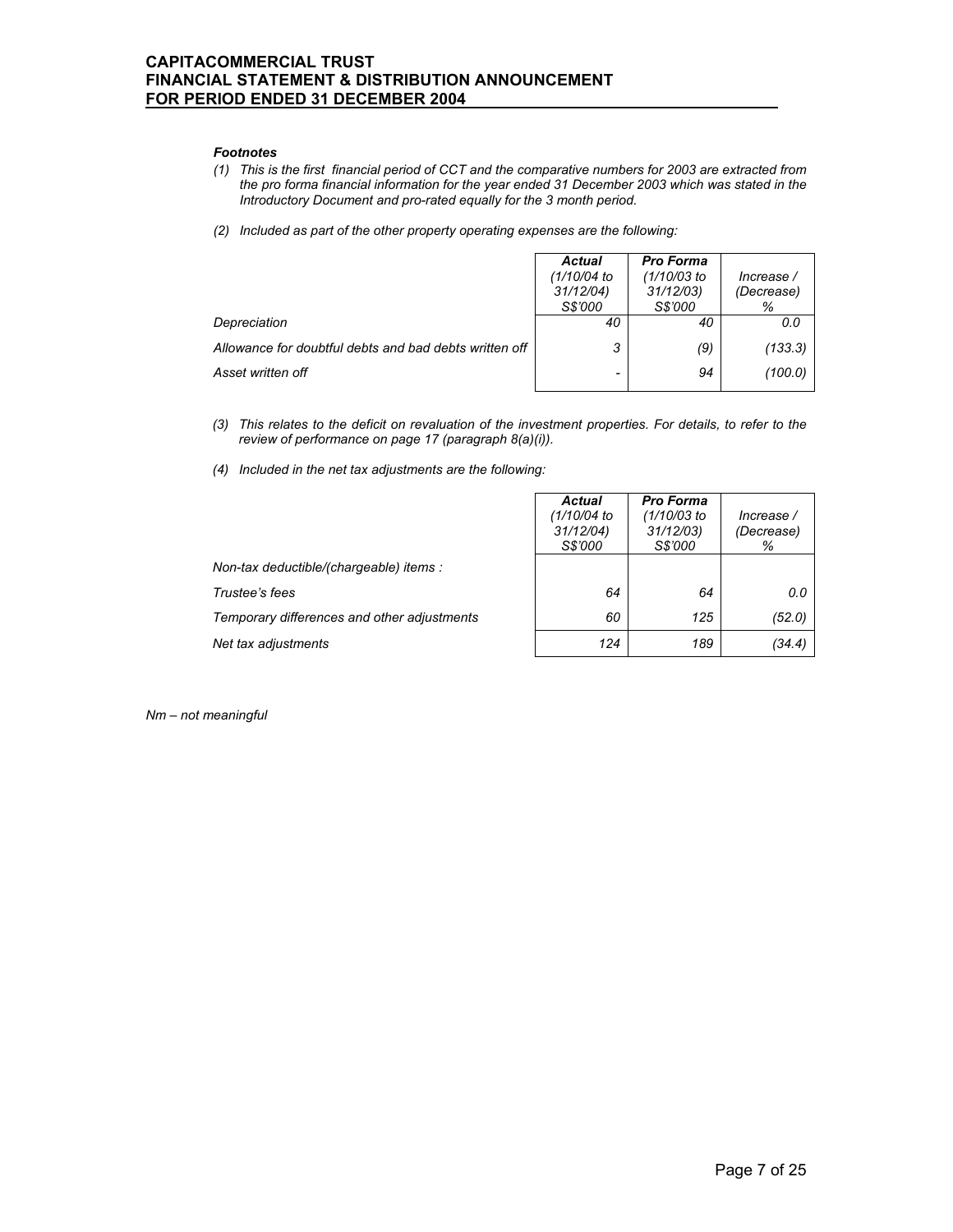**1(a)(iii) Statement of Total Returns & Distribution Statement – Breakdown between Private Trust and Public Trust Period** 

|                                          | <b>Private</b><br><b>Trust</b><br>(6/2/04 to<br>$14/5/04$ ) <sup>(1)</sup><br>S\$'000 | <b>Public</b><br><b>Trust</b><br>(15/5/04 to<br>31/12/04)<br>S\$'000 | <b>Actual</b><br>(6/2/04 to<br>31/12/04)<br>S\$'000 |
|------------------------------------------|---------------------------------------------------------------------------------------|----------------------------------------------------------------------|-----------------------------------------------------|
| <b>Statement of Total Return</b>         |                                                                                       |                                                                      |                                                     |
| Gross rental income                      | 19,073                                                                                | 60,037                                                               | 79,110                                              |
| Car park income                          | 1,826                                                                                 | 5,371                                                                | 7,197                                               |
| Other income                             | 860                                                                                   | 2,855                                                                | 3,715                                               |
| <b>Gross revenue</b>                     | 21,759                                                                                | 68,263                                                               | 90,022                                              |
| Property management fees                 | (475)                                                                                 | (1, 499)                                                             | (1, 974)                                            |
| Property tax                             | (1,684)                                                                               | (5,298)                                                              | (6,982)                                             |
| Other property operating expenses        | (4,259)                                                                               | (12, 953)                                                            | (17, 212)                                           |
| <b>Property operating expenses</b>       | (6, 418)                                                                              | (19, 750)                                                            | (26, 168)                                           |
| Net property income                      | 15,341                                                                                | 48,513                                                               | 63,854                                              |
| Interest income                          | 5                                                                                     | 142                                                                  | 147                                                 |
| Manager's management fees                | (1, 121)                                                                              | (3,322)                                                              | (4, 443)                                            |
| Trust expenses                           | (135)                                                                                 | (949)                                                                | (1,084)                                             |
| Borrowing costs                          | (2, 478)                                                                              | (9,265)                                                              | (11, 743)                                           |
| Net investment income before tax         | 11,612                                                                                | 35,119                                                               | 46,731                                              |
| Income tax                               | (2, 339)                                                                              | (353)                                                                | (2,692)                                             |
| Net investment income after tax          | 9,273                                                                                 | 34,766                                                               | 44,039                                              |
| Net losses on value of investments       |                                                                                       |                                                                      |                                                     |
| Non-operating expenditure <sup>(2)</sup> | (2,687)                                                                               |                                                                      | (2,687)                                             |
| Revaluation deficit <sup>(3)</sup>       |                                                                                       | (121, 882)                                                           | (121, 882)                                          |
| Net losses on value of investments       | (2,687)                                                                               | (121, 882)                                                           | (124, 569)                                          |
| Total return for the period              | 6,586                                                                                 | (87, 116)                                                            | (80, 530)                                           |

### **Distribution Statement**

| Net investment income before tax                            | 11,612       | 35,119 | 46,731 |
|-------------------------------------------------------------|--------------|--------|--------|
| Net tax adjustments                                         |              | 101    | 101    |
| Taxable income available for distribution to<br>unitholders | 11,612       | 35,220 | 46,832 |
| Distributable income to unitholders                         | 11,612 $(4)$ | 33,459 | 45,071 |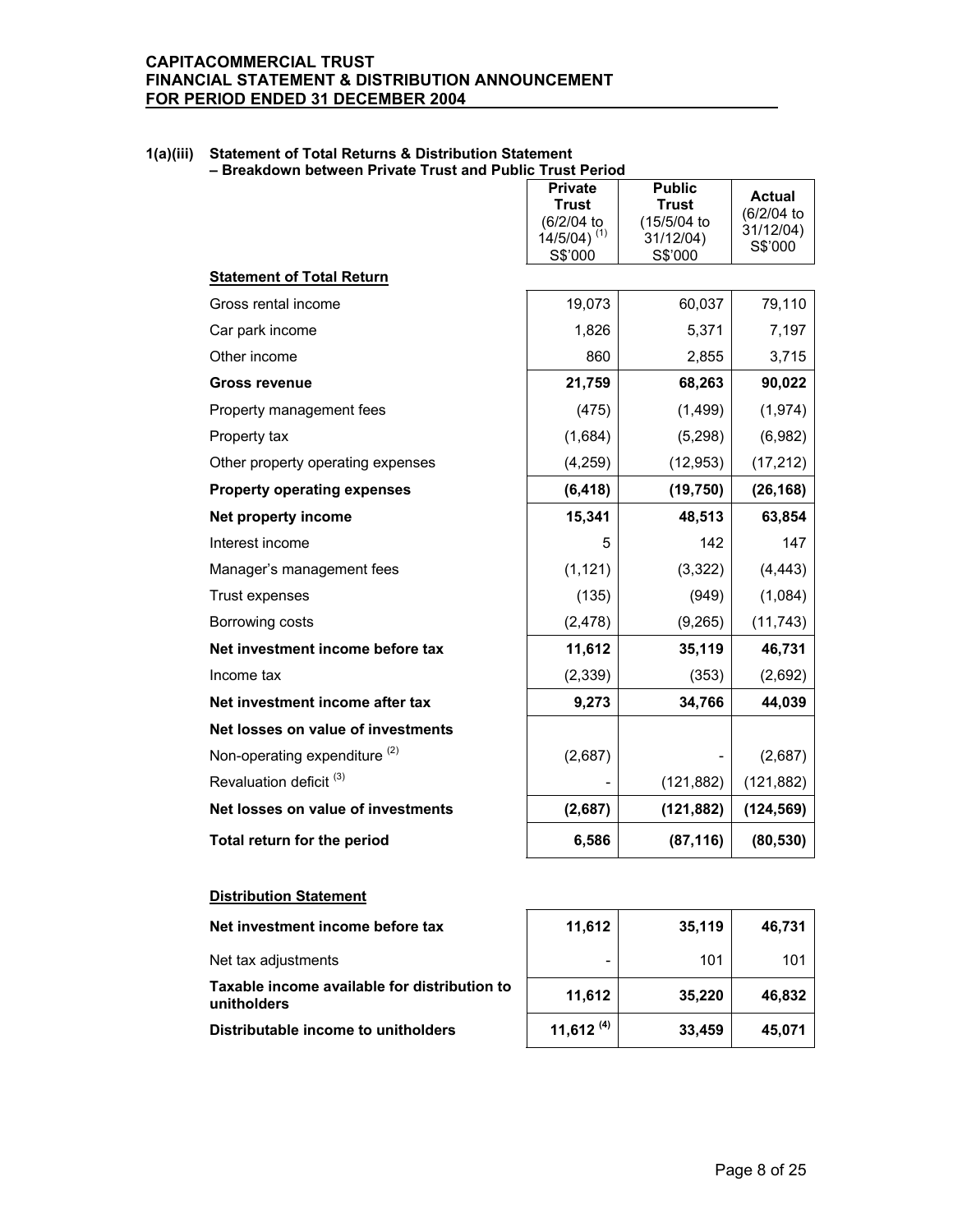#### *Footnotes*

*.*

- *(1) It was stated in the Introductory Document that on the day immediately preceding the distribution in specie, which took place on 15 May 2004, CCT will make a distribution for the period from 6 February 2004 to the day immediately preceding the distribution in specie to the companies that held 100% of the Units prior to the distribution in specie.*
- *(2) This relates to a write-off of stamp duty paid for transfer of the property companies to CCT.*
- *(3) This relates to the deficit on revaluation of the investment properties. For details, to refer to the review of performance on page 17 (paragraph 8(a)(i)).*
- *(4) Income tax paid/payable of S\$2,339,000 is included as part of the distribution to the private trust unitholders. Actual distribution made to the private trust unitholders is S\$9,272,000. As disclosed in the Introductory Document, it was agreed with the private trust unitholders that the distribution amount paid would constitute full and final settlement of their respective distribution entitlements.*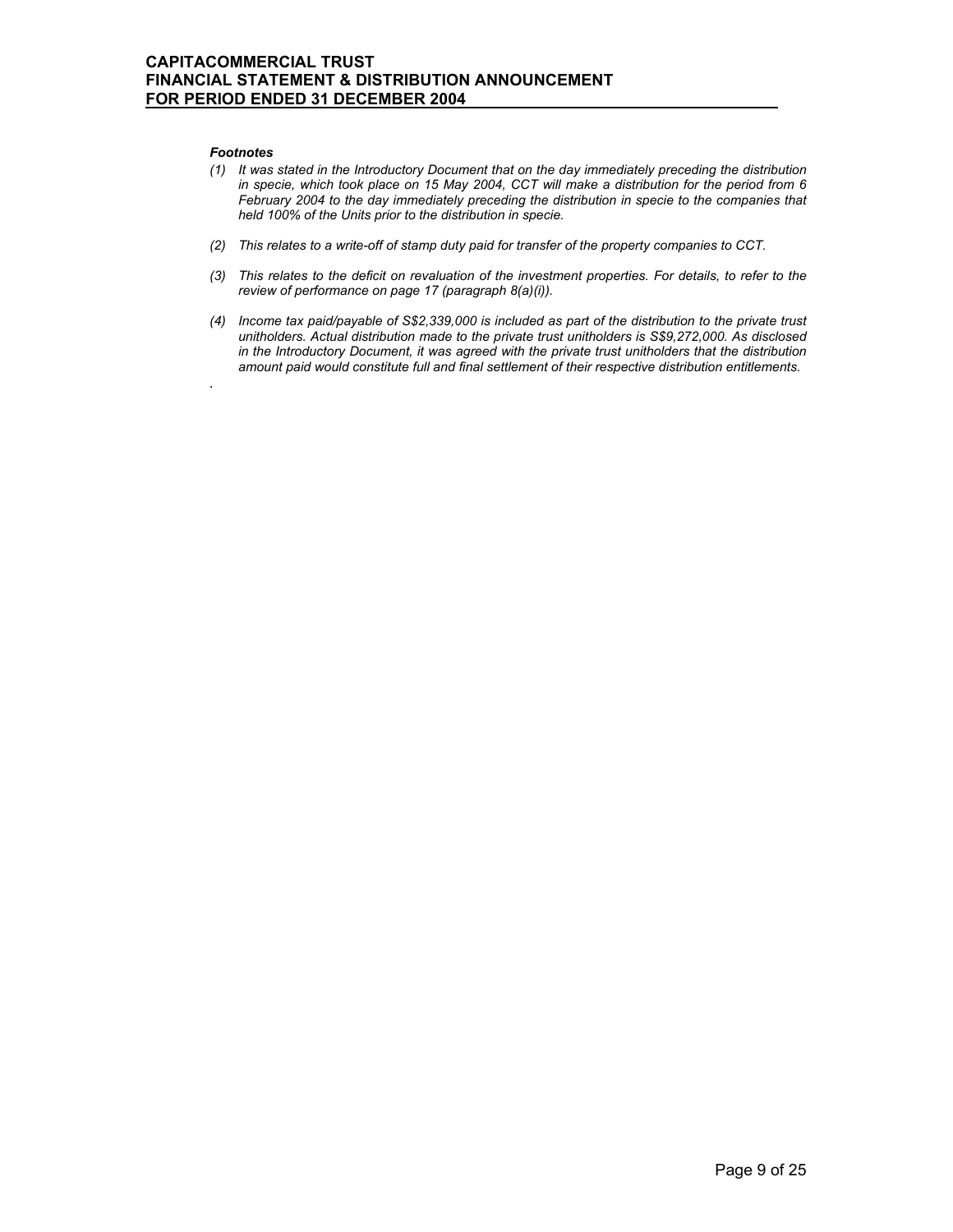|  | 1(b)(i) Balance sheet as at 31 December 2004 vs 31 December 2003 |
|--|------------------------------------------------------------------|
|--|------------------------------------------------------------------|

|                                            | <b>Actual</b>       | Pro Forma<br>$31/12/03$ <sup>(1)</sup> | Increase /      |
|--------------------------------------------|---------------------|----------------------------------------|-----------------|
|                                            | 31/12/04<br>S\$'000 | S\$'000                                | (Decrease)<br>% |
| <b>Non-current assets</b>                  |                     |                                        |                 |
| Plant and equipment                        | 430                 | 441                                    | (2.5)           |
| Investment properties <sup>(2)</sup>       | 1,918,200           | 2,039,314                              | (5.9)           |
| <b>Total non-current assets</b>            | 1,918,630           | 2,039,755                              | (5.9)           |
| <b>Current assets</b>                      |                     |                                        |                 |
| Trade and other receivables <sup>(3)</sup> | 989                 | 11,224                                 | (91.2)          |
| Cash and cash equivalents                  | 60,254 (4)          | 23,988                                 | 151.2           |
| <b>Total current assets</b>                | 61,243              | 35,212                                 | 73.9            |
|                                            |                     |                                        |                 |
| <b>Total assets</b>                        | 1,979,873           | 2,074,967                              | (4.6)           |
| <b>Current liabilities</b>                 |                     |                                        |                 |
| Trade and other payables (5)               | 16,523              | 26,571                                 | (37.8)          |
| Provision for taxation                     | 374                 |                                        | Nm              |
| <b>Total current liabilities</b>           | 16,897              | 26,571                                 | (36.4)          |
| <b>Non-current liabilities</b>             |                     |                                        |                 |
| Interest-bearing borrowings                | 580,042             | 580,042                                | 0.0             |
| Other non-current liabilities              | 9,287               | 8,599                                  | 8.0             |
| <b>Total non-current liabilities</b>       | 589,329             | 588,641                                | 0.1             |
| <b>Total liabilities</b>                   | 606,226             | 615,212                                | (1.5)           |
|                                            |                     |                                        |                 |
| <b>Net assets</b>                          | 1,373,647           | 1,459,755                              | (5.9)           |
| Represented by:                            |                     |                                        |                 |
| <b>Unitholders' funds</b>                  | 1,373,647           | 1,459,755                              | (5.9)           |

#### *Footnotes*

- *(1) This is the first financial period of CCT and the comparative numbers for 2003 are extracted from the pro forma financial information as at 31 December 2003 which was stated in the Introductory Document.*
- *(2) The investment properties are accounted for as long term investments carried at valuation, based on annual valuation by independent valuers. The reduction is due to the net depreciation of the investment properties on revaluation as at 31 December 2004.*
- *(3) The comparative number for 2003 extracted from the pro forma as at 31 December 2003 contains accrued revenue and other receivables.*
- *(4) This includes the funds required to pay the distributable income of S\$33.5 million for the period of 15 May 2004 to 31 December 2004 which will be distributed in February 2005.*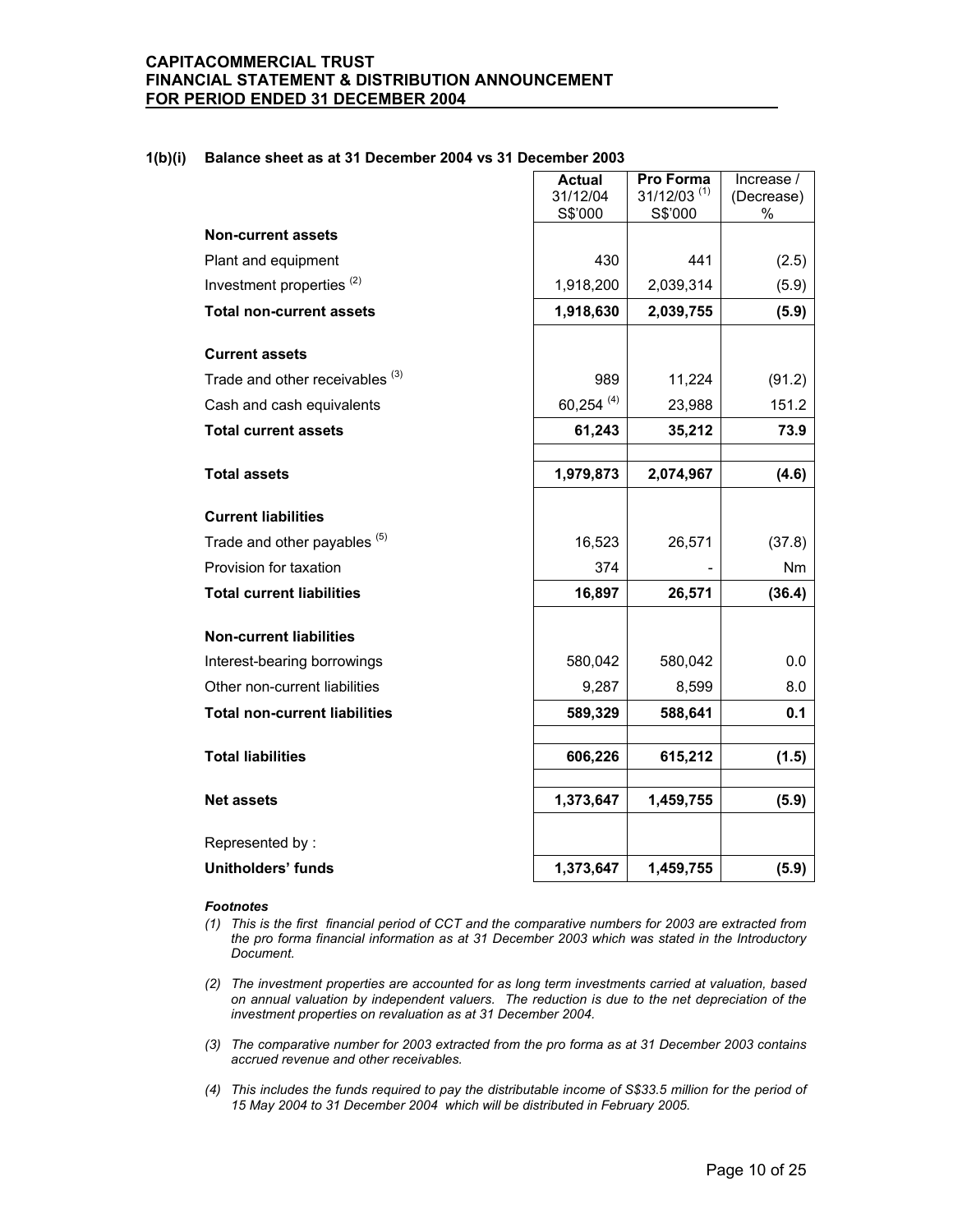*(5) The comparative number for 2003 extracted from the pro forma as at 31 December 2003 contains accrued issue expenses and incidental acquisition costs of S\$15.4 million.* 

### **1(b)(ii) Aggregate amount of borrowings and debt securities**

|                                                       | <b>Actual</b><br>31/12/04<br>S\$'000 | Pro Forma<br>$31/12/03$ <sup>(1)</sup><br>S\$'000 |
|-------------------------------------------------------|--------------------------------------|---------------------------------------------------|
| <b>Secured borrowings</b>                             |                                      |                                                   |
| Amount repayable in one year or less, or on<br>demand | -                                    |                                                   |
| Amount repayable after one year                       | 580.042                              | 580.042                                           |

#### *Footnotes*

*(1) This is the first financial period of CCT and the comparative numbers for 2003 are extracted from the pro forma financial information as at 31 December 2003 which was stated in the Introductory Document.* 

### **Details of any collaterals**

As security for the borrowings, CCT has granted in favour of the lender the following:

- (i) a mortgage over each of the properties
- (ii) an assignment and charge of the rental proceeds and tenancy agreements of units in the properties
- (iii) an assignment of the insurance policies relating to the properties
- (iv) an assignment of the agreements relating to the management of the properties
- (v) an assignment of all the rights, interest and title of CCT in relation to the sale and purchase agreements
- (vi) a charge creating a fixed and floating charge over certain assets of CCT relating to the properties.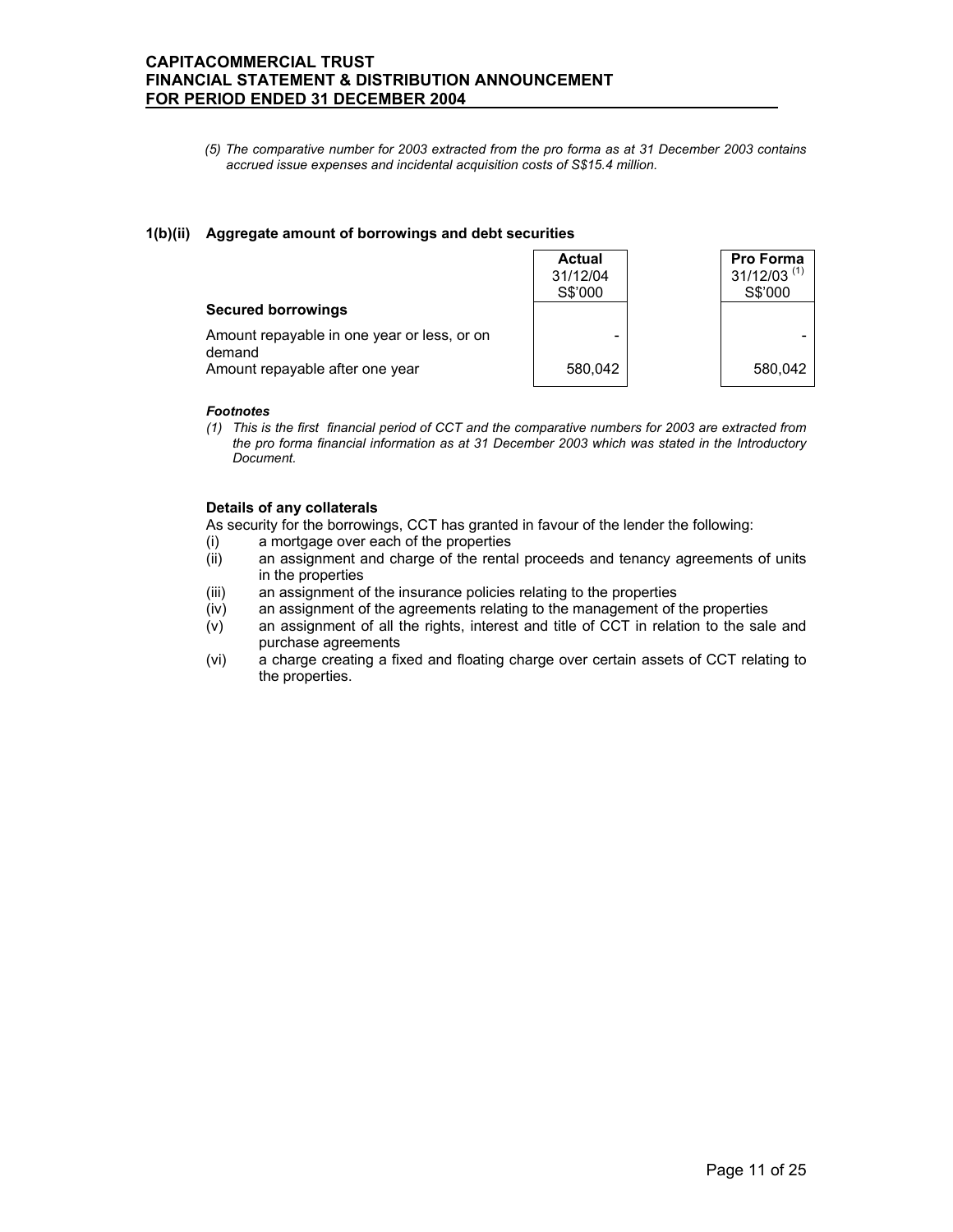# **1(c) Cash flow statement (1)**

|                                                                                    | <b>Actual</b><br>(6/2/04 to<br>$31/12/04$ ) <sup>(2)</sup><br>S\$'000 | <b>Actual</b><br>(1/10/04 to<br>31/12/04)<br>S\$'000 |
|------------------------------------------------------------------------------------|-----------------------------------------------------------------------|------------------------------------------------------|
| <b>Operating activities</b>                                                        |                                                                       |                                                      |
| Net investment income before tax<br><b>Adjustment for</b>                          | 46,731                                                                | 13,950                                               |
| Interest income                                                                    | (147)                                                                 | (99)                                                 |
| Depreciation of plant and equipment                                                | 129                                                                   | 40                                                   |
| Amortization of rent incentives                                                    | 196                                                                   | 78                                                   |
| Allowance for doubtful debts                                                       | 8                                                                     | 3                                                    |
| Borrowing costs                                                                    | 11,743                                                                | 3,712                                                |
| Operating income before working capital changes<br>Changes in working capital :    | 58,660                                                                | 17,684                                               |
| Trade and other receivables                                                        | (1,027)                                                               | 512                                                  |
| Trade and other payables                                                           | 9,875                                                                 | 1,551                                                |
| Security deposits                                                                  | 57                                                                    | (6)                                                  |
| Cash generated from operations                                                     | 67,565                                                                | 19,741                                               |
| Tax paid                                                                           | (2,318)                                                               |                                                      |
| Cash generated from operating activities                                           | 65,247                                                                | 19,741                                               |
| <b>Investing activities</b><br>Interest received                                   | 127                                                                   | 90                                                   |
| Purchase of investment property, acquisition charges<br>and subsequent expenditure | (595, 944)                                                            | (540)                                                |
| Purchase of plant and equipment                                                    | (118)                                                                 | (6)                                                  |
| Net cash inflow from acquisition of property companies                             | 6,761                                                                 |                                                      |
| Cash flows from investing activities                                               | (589, 174)                                                            | (456)                                                |
| <b>Financing activities</b><br>Proceeds from issue of new units                    | 36,204                                                                |                                                      |
| Interest bearing borrowings                                                        | 580,042                                                               |                                                      |
| Issue expenses                                                                     | (11,696)                                                              | (381)                                                |
| Distribution to unitholders                                                        | (9,272)                                                               |                                                      |
| Interest paid                                                                      | (11,097)                                                              | (3,671)                                              |
| Cash flows from financing activities                                               | 584,181                                                               | (4, 052)                                             |
| Increase in cash and cash equivalents                                              | 60,254                                                                | 15,233                                               |
| Cash and cash equivalents at beginning of period                                   |                                                                       | 45,021                                               |
| Cash and cash equivalents at end of period                                         | 60,254                                                                | 60,254                                               |
|                                                                                    |                                                                       |                                                      |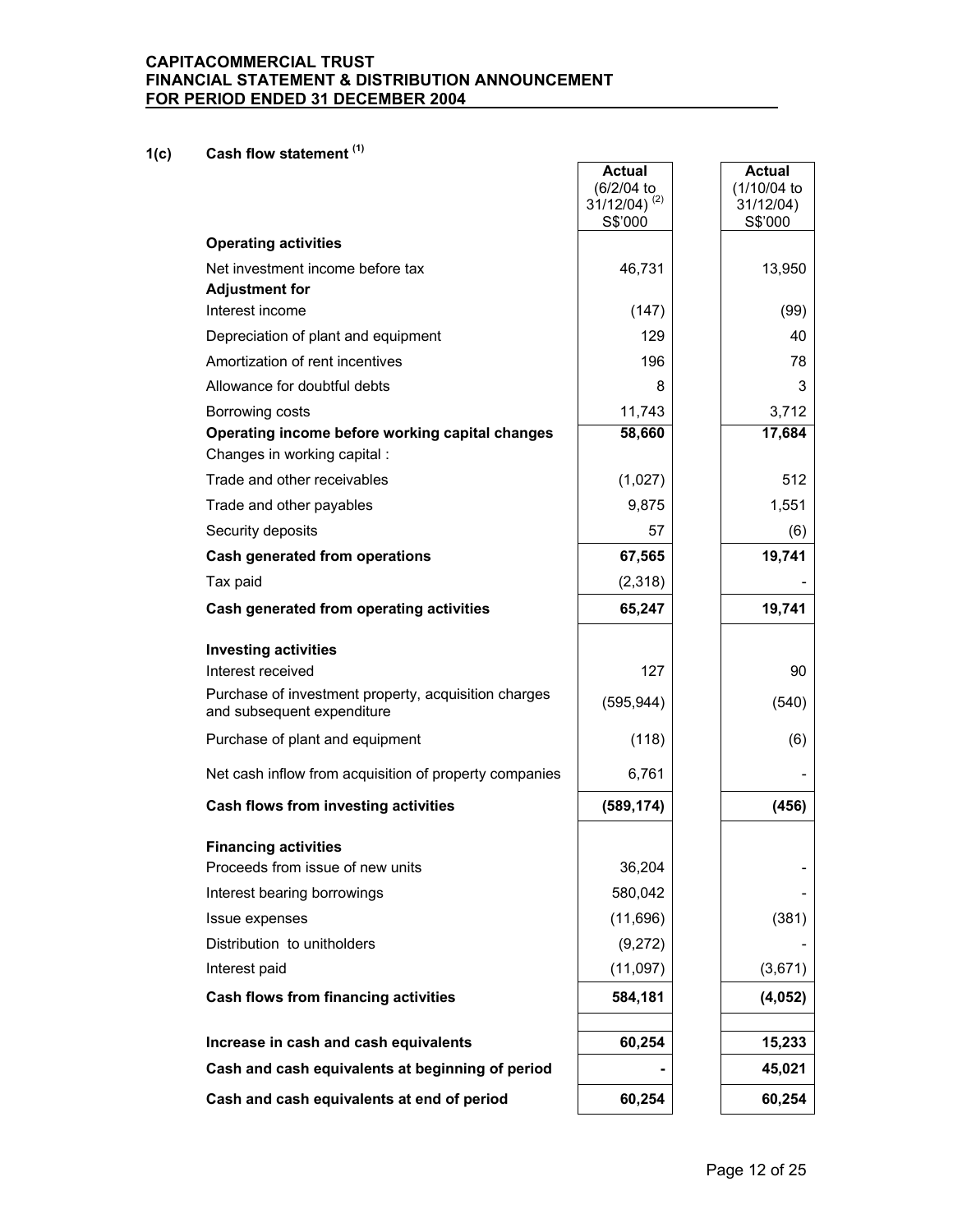#### *Footnotes*

- *(1) There are no comparative prior period figures as this is the first financial period.*
- *(2) Although CCT was established on 6 February 2004, the acquisition of the properties was completed on 1 March 2004. Consequently, the figures only represent the cash flow for the 10 month period from 1 March 2004 to 31 December 2004 as there was no income from 6 to 29 February 2004.*

# **1(d)(i) Statement of changes in unitholders' funds (1)**

|                                                                                     | <b>Actual</b><br>(6/2/04 to<br>31/12/04)<br>S\$'000 | <b>Actual</b><br>(1/10/04 to<br>31/12/04)<br>S\$'000 |
|-------------------------------------------------------------------------------------|-----------------------------------------------------|------------------------------------------------------|
| Balance as at beginning of period                                                   |                                                     | 1,481,840                                            |
| <b>Operations</b>                                                                   |                                                     |                                                      |
| Net investment income after tax $(2)$                                               | 44,039                                              | 13,809                                               |
| Net losses on value of investments                                                  | (124, 569)                                          | (121, 882)                                           |
| Net decrease in net assets resulting from<br>operations                             | (80, 530)                                           | (108, 073)                                           |
| Unitholders' transactions                                                           |                                                     |                                                      |
| Creation of new units                                                               | 1,475,145                                           |                                                      |
| Issue expenses                                                                      | (11,696)                                            | (120)                                                |
| Distribution to unitholders                                                         | (9,272)                                             |                                                      |
| Net increase / (decrease) in net assets resulting<br>from unitholders' transactions | 1,454,177                                           | (120)                                                |
| Balance as at end of period                                                         | 1,373,647                                           | 1,373,647                                            |

#### *Footnotes*

- *(1) There are no comparative prior period figures as this is the first financial period.*
- *(2) Although CCT was established on 6 February 2004, the acquisition of the properties was completed on 1 March 2004. Consequently, the figures only represent the income for the 10 month period from 1 March 2004 to 31 December 2004 as there was no income from 6 to 29 February 2004.*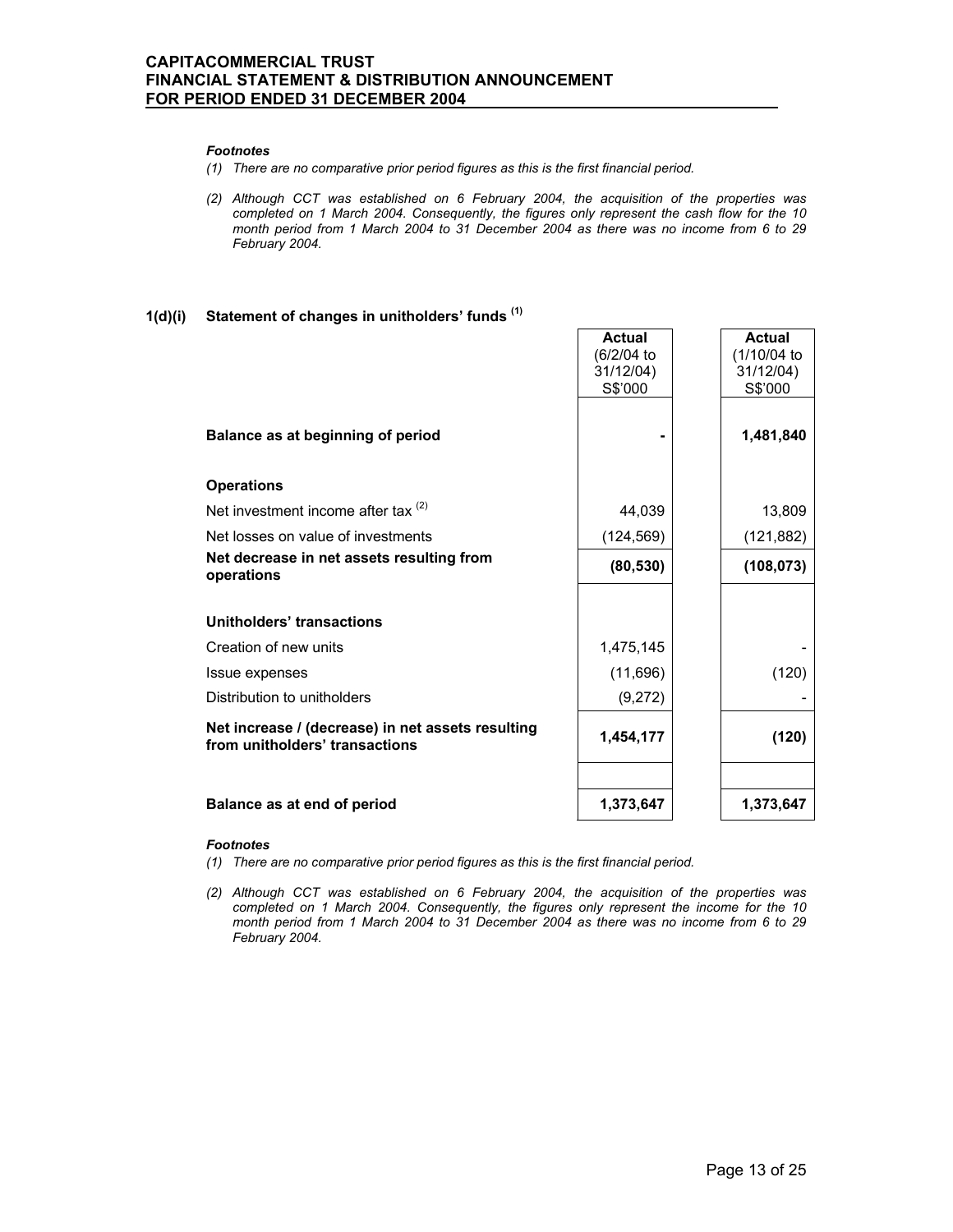### **1(d)(ii) Details of any change in the units (1)**

|                                                                                                                                                                                                                                                                            | Actual<br>(6/2/04 to<br>31/12/04)<br>Units | Actual<br>(1/10/04 to<br>31/12/04)<br>Units |
|----------------------------------------------------------------------------------------------------------------------------------------------------------------------------------------------------------------------------------------------------------------------------|--------------------------------------------|---------------------------------------------|
| Balance as at beginning of period                                                                                                                                                                                                                                          |                                            | 839,116,700                                 |
| Issue of new units:<br>- settlement for the purchase of shares of property<br>companies<br>- part settlement for the purchase of 6 Battery Road<br>- for cash for the payment of issue and establishment<br>expenses, stamp duty and other acquisition related<br>expenses | 764,369,254<br>54, 153, 274<br>20,594,172  |                                             |
| Balance as at end of period                                                                                                                                                                                                                                                | 839,116,700                                | 839,116,700                                 |

#### *Footnotes*

*(1) There are no comparative prior period figures as this is the first financial period.* 

- **2 Whether the figures have been audited, or reviewed and in accordance with which standard (eg. The Singapore Standard on Auditing 910 (Engagement to Review Financial Statements), or an equivalent standard)**  The figures have not been audited nor reviewed by our auditors.
- **3 Where the figures have been audited or reviewed, the auditor's report (including any qualifications or emphasis of matter)**  Not applicable.
- **4 Whether the same accounting policies and methods of computation as in the issuer's most recent audited annual financial statements have been complied**  The accounting policies and methods of computation applied in the financial statements for the current reporting period are consistent with those stated in the Introductory Document.
- **5 If there are any changes in the accounting policies and methods of computation, including any required by an accounting standard, what has changed, as well as the reasons for, and the effect of, the change**  Nil.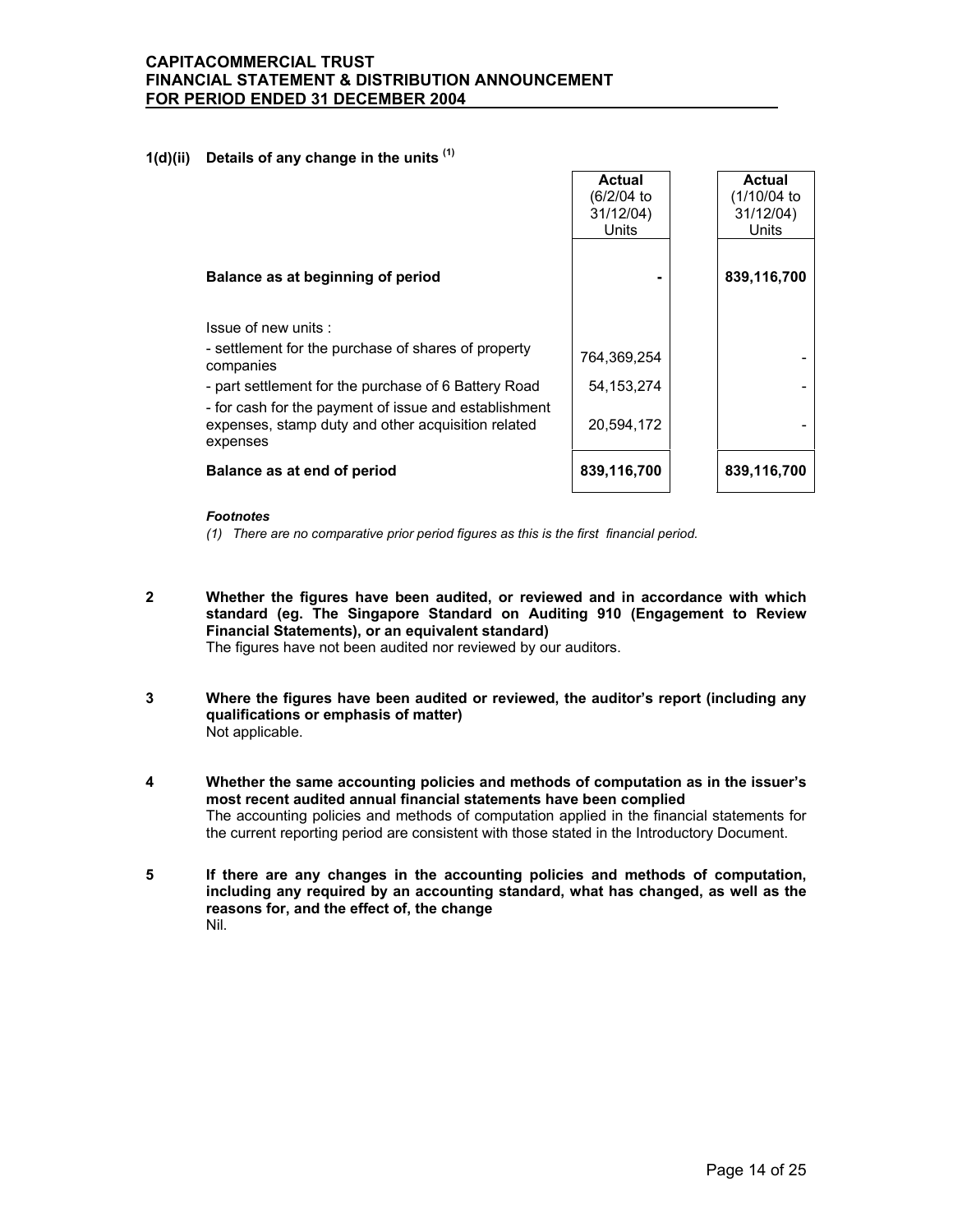### **6 Earnings per unit ("EPU") and distribution per unit ("DPU") for the financial period**

 In computing the EPU, the weighted average number of units as at the end of each period is used for the computation.

 In computing the DPU, the number of units as at the end of each period is used for the computation.

|                                                                                                                  | <b>Private</b><br>Trust<br>(6/2/04)<br>14/5/04 | <b>Public</b><br>Trust<br>(15/5/04 to<br>31/12/04 | Actual<br>(6/2/04 to<br>31/12/04 |
|------------------------------------------------------------------------------------------------------------------|------------------------------------------------|---------------------------------------------------|----------------------------------|
| Number of units on issue at end of period<br>Weighted average number of units as at end of<br>period             | 839,116,700<br>839,116,700                     | 839,116,700<br>839,116,700                        | 839,116,700<br>839.116.700       |
| Earnings per unit (EPU) <sup>(1)</sup><br>(based on the weighted average number of<br>units as at end of period) | 1.11c                                          | 4.14 <sub>c</sub>                                 | 5.25c                            |

#### *Footnotes*

*(1) Earnings per unit is calculated based on Net Investment Income after tax.* 

 The diluted EPU is the same as the basic EPU as there are no significant dilutive instruments in issue during the period.

|                                                                                                      | <b>Private</b><br>Trust<br>(6/2/04)<br>14/5/04) | <b>Public</b><br>Trust<br>(15/5/04 to<br>31/12/04 | Actual<br>(6/2/04 to<br>31/12/04) |
|------------------------------------------------------------------------------------------------------|-------------------------------------------------|---------------------------------------------------|-----------------------------------|
| Number of units on issue at end of period<br>Weighted average number of units as at end of<br>period | 839,116,700<br>839.116.700                      | 839,116,700<br>839.116.700                        | 839,116,700<br>839.116.700        |
| Distribution per unit (DPU)<br>(based on the number of units as at end of<br>period)                 | 1.38 <sub>c</sub>                               | 3.99 <sub>c</sub>                                 | 5.37 <sub>c</sub>                 |

 The diluted DPU is the same as the basic DPU as there are no dilutive instruments in issue during the period.

### **7 Net asset value ("NAV") backing per unit based on issued units at the end of the period**

|                                                                              | <b>Actual</b><br>31/12/04 | Pro forma<br>$31/12/03$ <sup>(1)</sup> |
|------------------------------------------------------------------------------|---------------------------|----------------------------------------|
| NAV per unit                                                                 | \$1.64                    | \$1.74                                 |
| Adjusted NAV per unit (excluding the<br>distributable income to unitholders) | \$1.60                    | \$1.74                                 |

#### *Footnotes*

*(1) The pro forma as at 31 December 2003 has been prepared on the assumption that the distributable income for 2003 has been declared and paid to the unitholders.*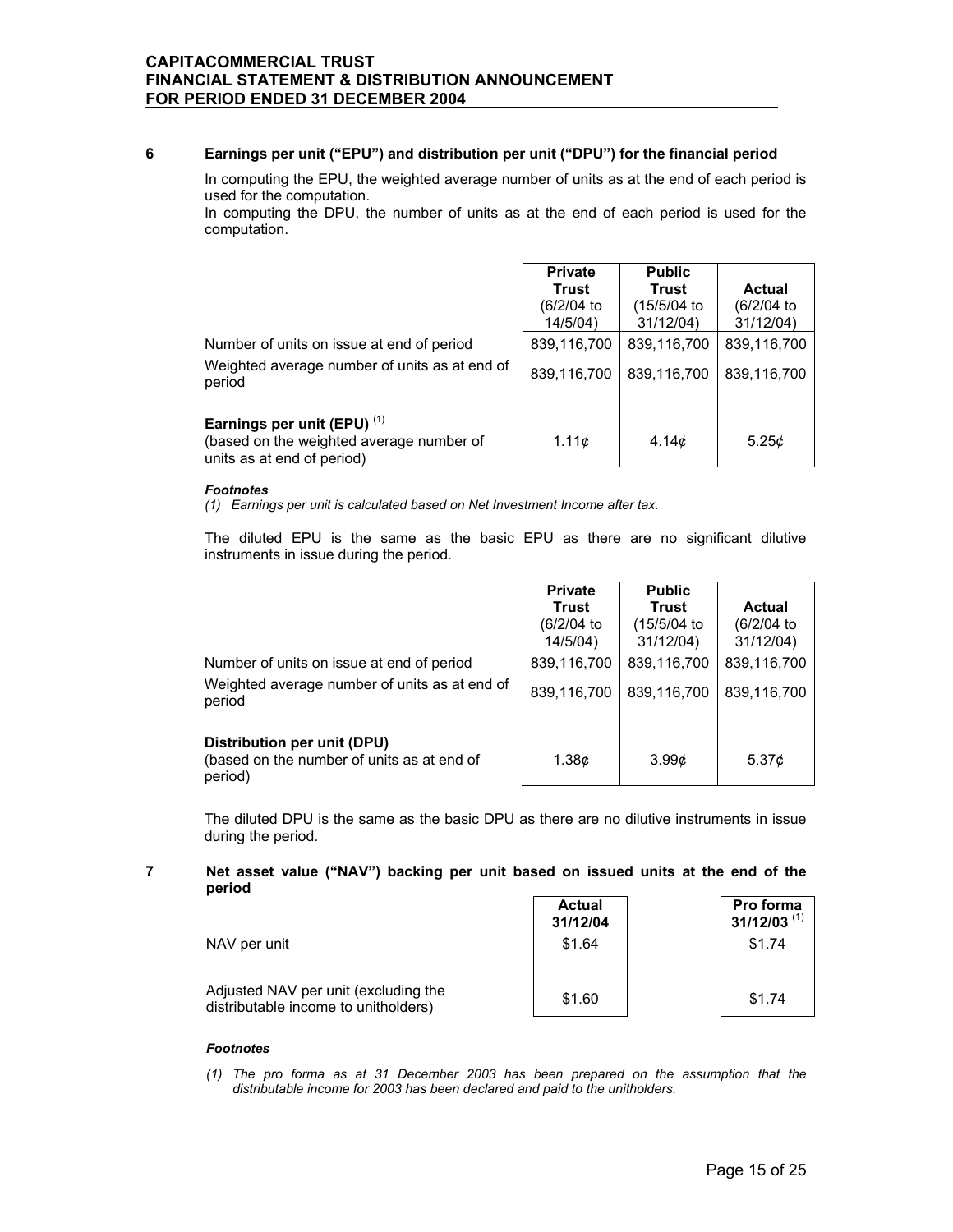|                                          | <b>Actual</b><br>(6/2/04 to<br>$31/12/04$ ) <sup>(1)</sup><br>S\$'000 | Pro Forma<br>$(1/3/03)$ to<br>$31/12/03$ ) <sup>(2)</sup><br>S\$'000 | Increase /<br>(Decrease)<br>% |
|------------------------------------------|-----------------------------------------------------------------------|----------------------------------------------------------------------|-------------------------------|
| <b>Statement of Total Return</b>         |                                                                       |                                                                      |                               |
| Gross revenue                            | 90,022                                                                | 99,951                                                               | (9.9)                         |
| Property operating expenses              | (26, 168)                                                             | (20, 993)                                                            | 24.7                          |
| Net property income                      | 63,854                                                                | 78,958                                                               | (19.1)                        |
| Other Income                             | 147                                                                   | 50                                                                   | 194.0                         |
| Manager's management fees                | (4, 443)                                                              | (5,073)                                                              | (12.4)                        |
| Trust expense                            | (1,084)                                                               | (2,714)                                                              | (60.1)                        |
| Borrowing costs                          | (11, 743)                                                             | (12, 277)                                                            | (4.3)                         |
| Net investment income before tax         | 46,731                                                                | 58.944                                                               | (20.7)                        |
| Income tax                               | (2,692)                                                               | (656)                                                                | 310.4                         |
| Net investment income after tax          | 44,039                                                                | 58,288                                                               | (24.4)                        |
| Net losses on value of investments       |                                                                       |                                                                      |                               |
| Non-operating expenditure <sup>(3)</sup> | (2,687)                                                               |                                                                      | N <sub>m</sub>                |
| <b>Revaluation deficit</b>               | (121, 882)                                                            |                                                                      | Nm                            |
| Net losses on value of investments       | (124, 569)                                                            |                                                                      | <b>Nm</b>                     |
| Total return for the period              | (80, 530)                                                             | 58,288                                                               | (238.2)                       |

### **8(a)(i) Review of the performance (YTD December 2004 vs YTD December 2003)**

#### **Distribution Statement**

| Net investment income before tax                            | 46,731            | 58,944            | (20.7) |
|-------------------------------------------------------------|-------------------|-------------------|--------|
| Net tax adjustments                                         | 101               | 631               | (84.0) |
| Taxable income available for distribution to<br>unitholders | 46,832            | 59,575            | (21.4) |
| Distributable income to unitholders                         | 45,071            | 56,596            | (20.3) |
|                                                             |                   |                   |        |
| Earnings per unit (cents)                                   | 5.25¢             | 6.95 <sub>c</sub> | (24.5) |
| Distribution per unit (cents)                               | 5.37 <sub>c</sub> | 6.74 $\phi$       | (20.3) |
|                                                             |                   |                   |        |

#### *Footnotes*

*(1) CCT was established on 6 February 2004 but the acquisitions of the real properties were completed on 1 March 2004. Hence, the income recorded relates only to the 10 month period from 1 March 2004 to 31 December 2004. CCT has no income from 6 to 29 February 2004. The entire period relates to both the Private Trust and Public Trust periods and the details are as stated in paragraph (1)(a)(iii) on page 8.*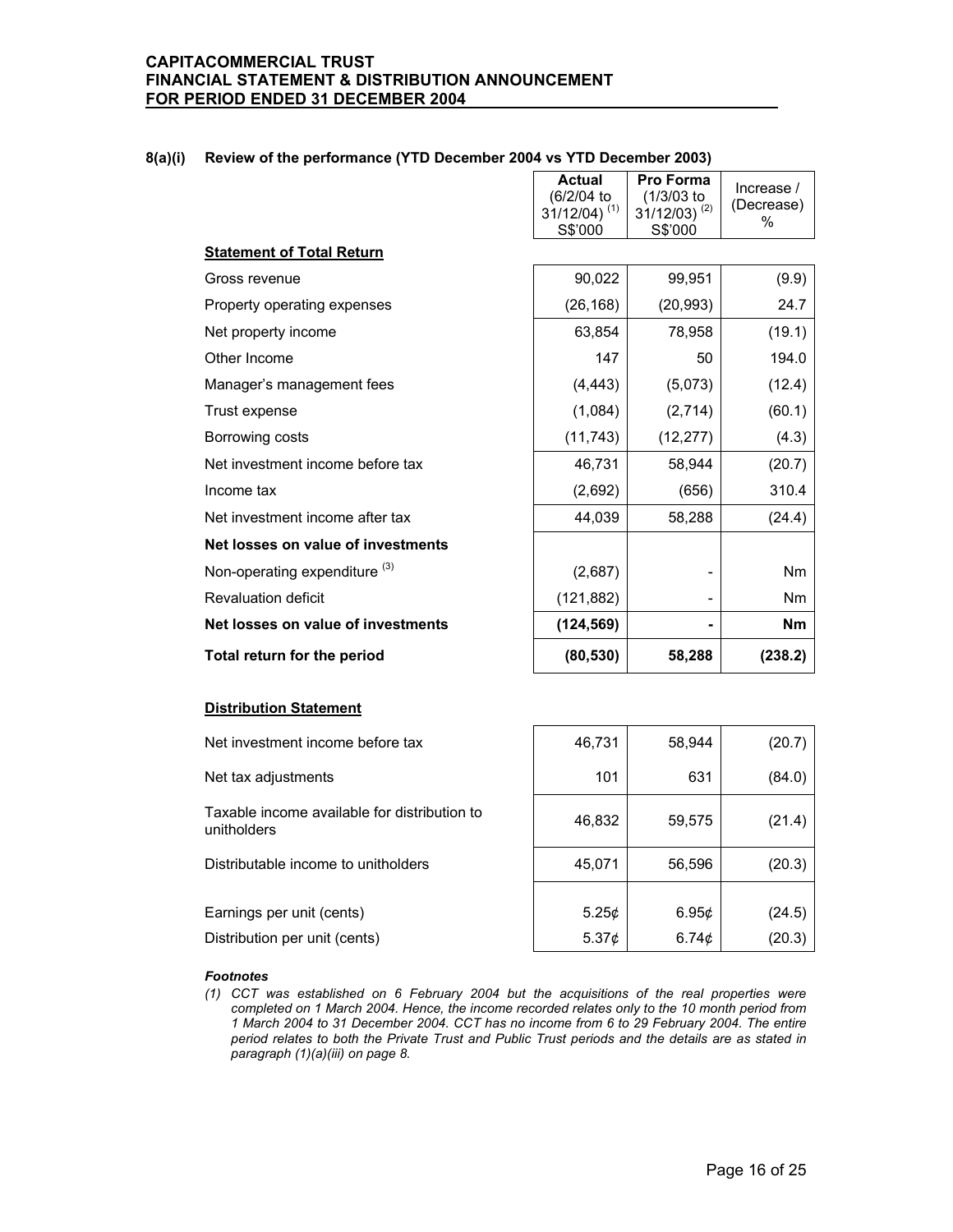- *(2) This is the first financial period of CCT and the comparative numbers for 2003 are extracted from the pro forma financial information for the year ended 31 December 2003 which was stated in the Introductory Document and pro-rated equally for the 10 month period from 1 March 2003 to 31 December 2003.*
- *(3) This relates to a write-off of stamp duty paid for transfer of the property companies to CCT.*

#### **Review of performance YTD December 2004 vs YTD December 2003**

 Gross revenue for YTD Dec 2004 is lower than YTD Dec 2003 by S\$9.9 million or 9.9% due to the impact of the negative rental reversions (ie. lower rentals on renewals) experienced by all the properties for the last two years.

The property operating expenses are higher for YTD Dec 2004 by S\$5.2 million or 24.7% due to higher property tax expenses of \$3.2 million and higher repairs and maintenance expenses of S\$2.4 million. This is offset by lower property management fee of S\$0.4 million due to the lower net property income achieved as the fee is pegged to a percentage of net property income. Property tax increased by 85.1% due to the cessation of the tax rebates granted by the government with effect from 1 January 2004.

Manager's management fee is lower by S\$0.6 million or 12.4% due to the lower income achieved as the performance component of management fee is pegged to a percentage of the net investment income. Borrowing costs are lower by S\$0.5 million or 4.3% for YTD Dec 2004 due to the lower borrowings required.

Income tax is higher by S\$2.0 million for YTD Dec 2004 due to income tax expense during the private trust period. The pro forma YTD Dec 2003 was prepared on the basis that tax transparency applies and income tax is only provided for the amount to be withheld and not paid to unitholders and this has been assumed to be 5% of taxable income for the entire period. The actual YTD Dec 2004 income tax provision is based on 100% of taxable income for the period of 6 February 2004 to 14 May 2004 (Private Trust) and 5% of taxable income for period of 15 May 2004 to 31 December 2004 (Public Trust).

#### **Revaluation deficit**

#### **This revaluation deficit has no impact on the taxable income or distributable income to unitholders.**

In accordance with the Code on Collective Investment Schemes issued by the Monetary Authority of Singapore, valuations of investment properties are to be conducted at least once in every 12 months. Any increase or decrease in value is credited or charged to the Statement of Total Return as revaluation surplus or deficit.

Valuations of the CCT portfolio were conducted by Knight Frank Pte Ltd and Colliers' International Consultancy & Valuation (Singapore) Pte Ltd on 1 December 2004 using the Investment Method, Discounted Cash Flow Analysis and Direct Comparison Approach.

CCT's portfolio is valued at S\$1,918.2 million as at 1 December 2004. The book value is S\$2,040.1 million which includes the valuation upon inception of CCT, capitalized acquisition costs and capital expenditure incurred. This gives rise to a revaluation deficit of S\$121.9 million, which is charged to the Statement of Total Return.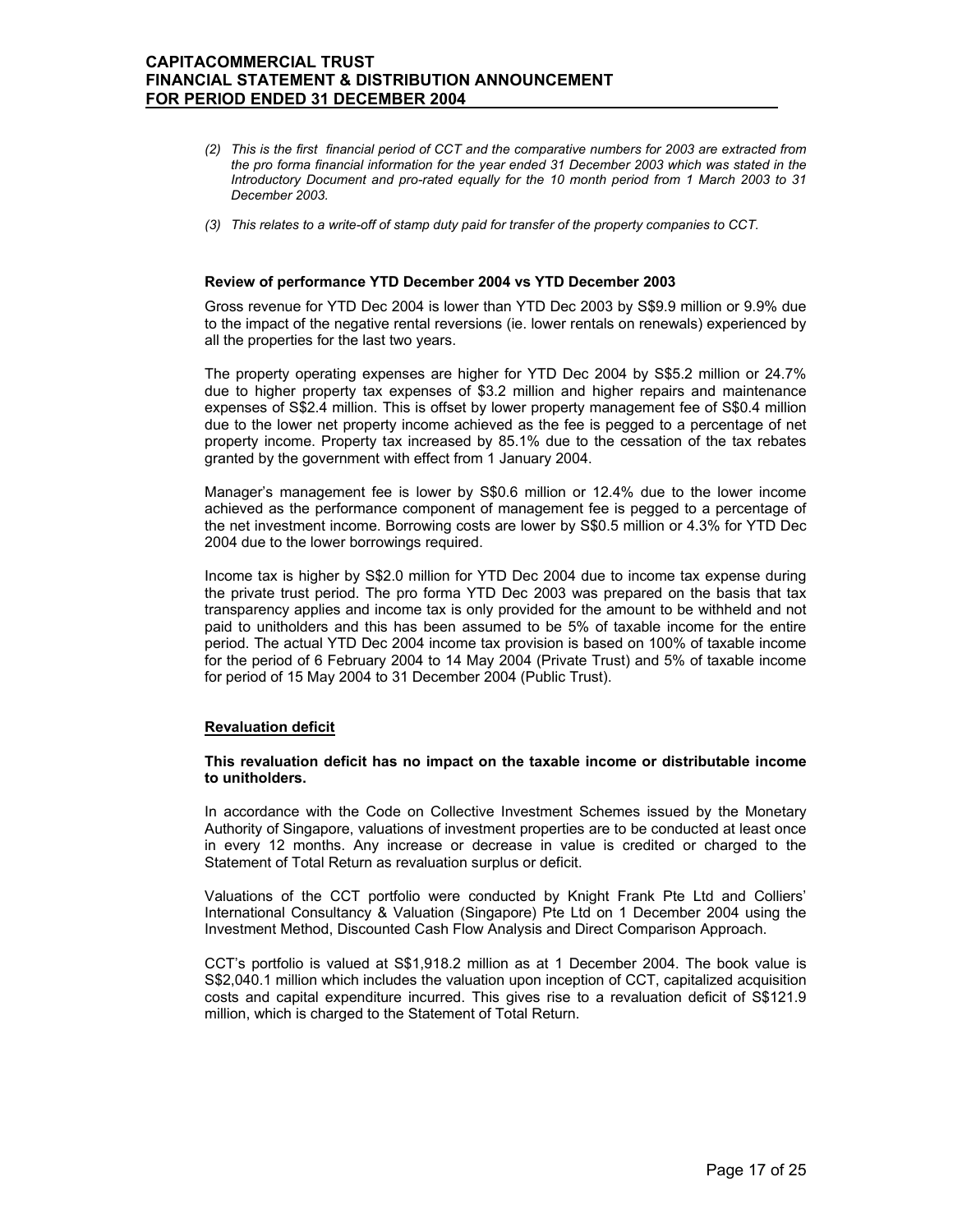### **8(a)(ii) Review of the performance (4Q 2004 vs 4Q 2003)**

|                                    | <b>Actual</b><br>(1/10/04 to<br>31/12/04)<br>S\$'000 | Pro Forma<br>(1/10/03 to<br>$31/12/03$ ) <sup>(1)</sup><br>S\$'000 | Increase /<br>(Decrease)<br>% |
|------------------------------------|------------------------------------------------------|--------------------------------------------------------------------|-------------------------------|
| <b>Statement of Total Return</b>   |                                                      |                                                                    |                               |
| Gross revenue                      | 27,203                                               | 29,986                                                             | (9.3)                         |
| Property operating expenses        | (8,737)                                              | (6, 298)                                                           | 38.7                          |
| Net property income                | 18,466                                               | 23,688                                                             | (22.0)                        |
| Other Income                       | 99                                                   | 15                                                                 | 560.0                         |
| Manager's management fees          | (1,299)                                              | (1,522)                                                            | (14.7)                        |
| Trust expense                      | 396                                                  | (814)                                                              | (148.6)                       |
| Borrowing costs                    | (3, 712)                                             | (3,683)                                                            | 0.8                           |
| Net investment income before tax   | 13,950                                               | 17,684                                                             | (21.1)                        |
| Income tax                         | (141)                                                | (197)                                                              | (28.4)                        |
| Net investment income after tax    | 13,809                                               | 17,487                                                             | (21.0)                        |
| Net losses on value of investments |                                                      |                                                                    |                               |
| <b>Revaluation deficit</b>         | (121, 882)                                           |                                                                    | Nm                            |
| Net losses on value of investments | (121, 882)                                           | $\blacksquare$                                                     | <b>Nm</b>                     |
| Total return for the period        | (108, 073)                                           | 17,487                                                             | (718.0)                       |

#### **Distribution Statement**

| Net investment income before tax                            | 13,950            | 17,684            | (21.1) |
|-------------------------------------------------------------|-------------------|-------------------|--------|
| Net tax adjustments                                         | 124               | 189               | (34.4) |
| Taxable income available for distribution to<br>unitholders | 14,074            | 17,873            | (21.3) |
| Distributable income to unitholders                         | 13,370            | 16,979            | (21.3) |
|                                                             |                   |                   |        |
| Earnings per unit (cents)                                   | 1.65c             | 2.08 <sub>c</sub> | (20.7) |
| Distribution per unit (cents)                               | 1.60 <sub>c</sub> | 2.02 <sub>c</sub> | (20.8) |

### *Footnotes*

*(1) This is the first financial period of CCT and the comparative numbers for 2003 are extracted from the pro forma financial information for the year ended 31 December 2003 which was stated in the Introductory Document and pro-rated equally for the 3 month period from 1 October 2003 to 31 December 2003.*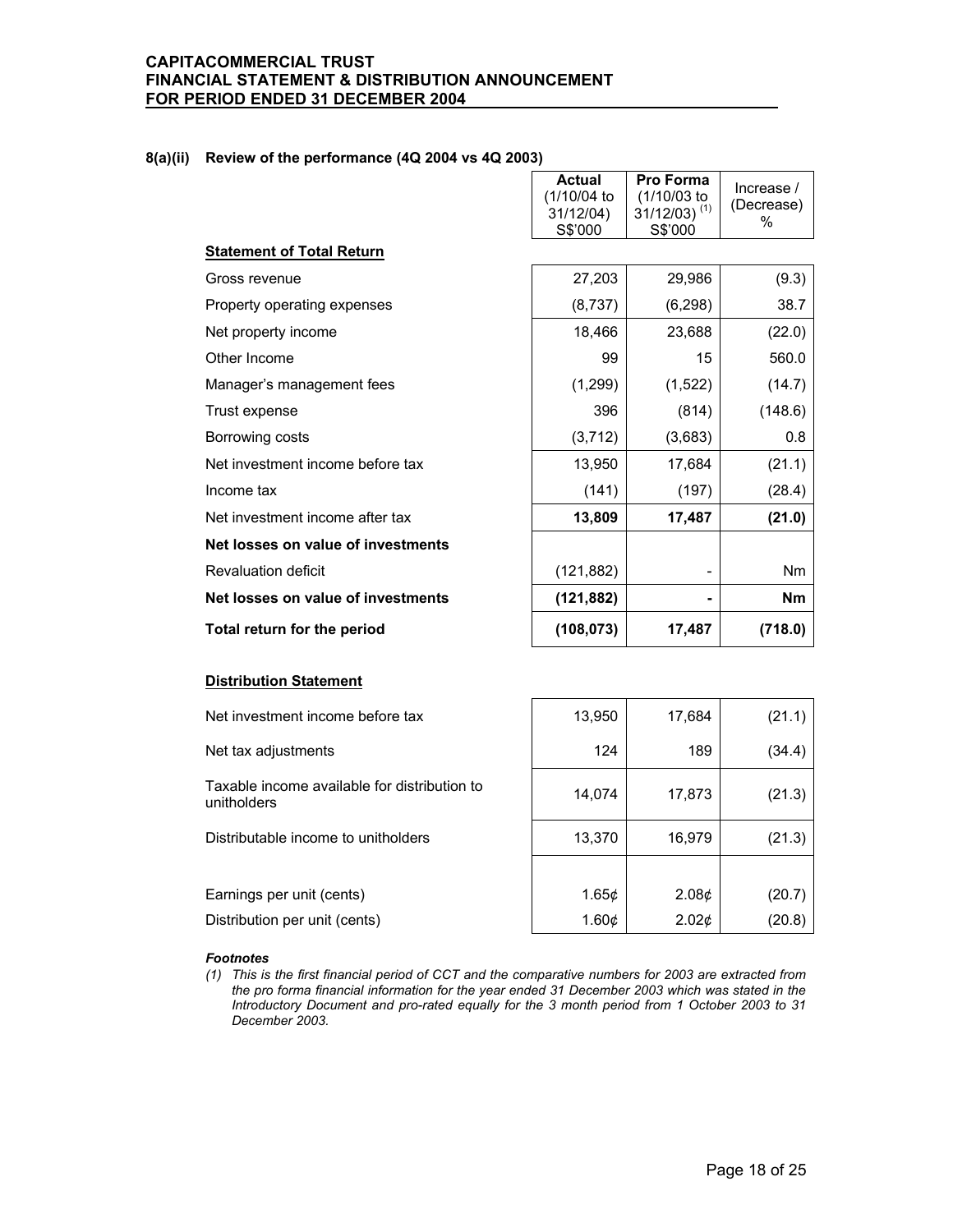### **Review of performance 4Q 2004 vs 4Q 2003**

 Gross revenue for 4Q 2004 is lower than 4Q 2003 by S\$2.8 million or 9.3% due to the impact of the negative rental reversions (ie. lower rentals on renewals) experienced by all the properties for the last two years.

The property operating expenses are higher in 4Q 2004 by \$2.4 million or 38.7% due to higher property tax expenses of \$1.0 million and higher repairs and maintenance expenses of S\$1.6 million. This is offset by lower property management fee of S\$0.2 million due to the lower net property income achieved as the fee is pegged to a percentage of net property income. Property tax increased by 86.4% due to the cessation of the tax rebates granted by the government with effect from 1 January 2004.

Manager's management fee is also lower by S\$0.2 million due to the lower income achieved as the performance component of management fee is pegged to a percentage of the net investment income.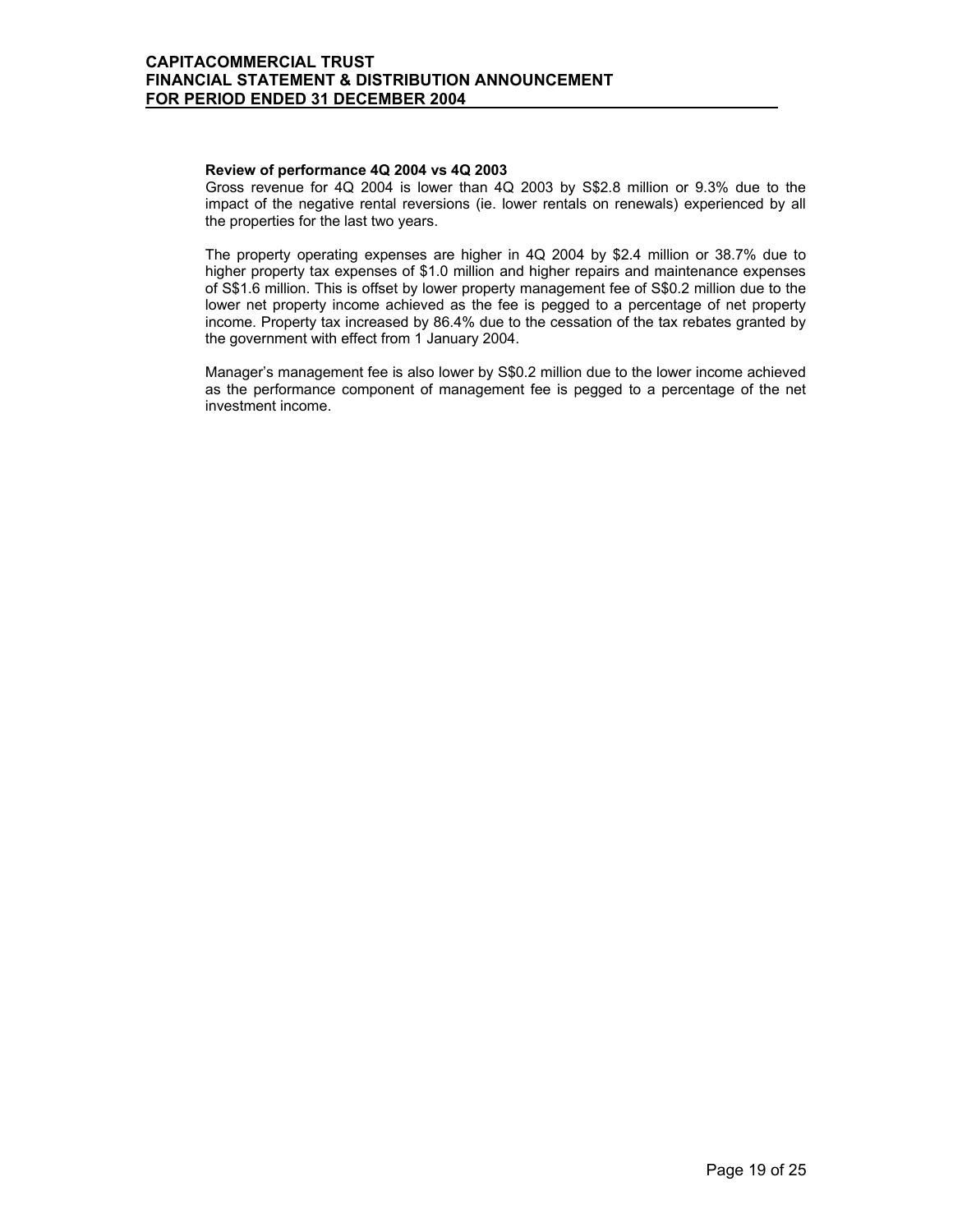**9 Variance between the forecast or prospectus statement (if disclosed previously) and the actual results** 

#### **9(i) Statement of Total Return & Distribution Statement for the period of 15 May 2004 to 31 December 2004**   $\mathbf{r}$

|                                                                                 | <b>Actual</b><br>S\$'000 | Forecast <sup>(1)</sup><br>S\$'000 | Increase /<br>(Decrease)<br>$\%$ |
|---------------------------------------------------------------------------------|--------------------------|------------------------------------|----------------------------------|
| Gross rental income                                                             | 60,037                   | 59,032                             | 1.7                              |
| Car park income                                                                 | 5,371                    | 5,254                              | 2.2                              |
| Other income                                                                    | 2,855                    | 2,398                              | 19.1                             |
| <b>Gross revenue</b>                                                            | 68,263                   | 66,684                             | 2.4                              |
| Property management fees                                                        | (1, 499)                 | (1, 457)                           | 2.9                              |
| Property tax                                                                    | (5, 298)                 | (5, 149)                           | 2.9                              |
| Other property operating expenses                                               | (12, 953)                | (12,989)                           | (0.3)                            |
| <b>Property operating expenses</b>                                              | (19, 750)                | (19, 595)                          | 0.8                              |
| Net property income                                                             | 48,513                   | 47,089                             | 3.0                              |
| Interest income                                                                 | 142                      | 53                                 | 167.9                            |
| Manager's management fees                                                       | (3,322)                  | (3, 122)                           | 6.4                              |
| Trust expenses                                                                  | (949)                    | (3,069)                            | (69.1)                           |
| Borrowing costs                                                                 | (9,265)                  | (9, 539)                           | (2.9)                            |
| Net investment income before tax                                                | 35,119                   | 31,412                             | 11.8                             |
| Net tax adjustments                                                             | 101                      | 251                                | (59.8)                           |
| Taxable income available for distribution to<br>unitholders                     | 35,220                   | 31,663                             | 11.2                             |
| Distributable Income to unitholders based on<br>payout of 95% of taxable income | 33,459                   | 30,080                             | 11.2                             |
|                                                                                 |                          |                                    |                                  |
| Distribution per unit (in cents)                                                |                          |                                    |                                  |
| For the period                                                                  | $3.99\textcirc$          | 3.58¢                              | 11.2                             |
| <b>Annualised</b>                                                               | 6.32¢                    | 5.68 $\phi$                        | 11.2                             |

#### *Footnotes*

*(1) The forecast is extracted from the Introductory Document and is based on the assumptions set out in the Introductory Document. As the forecast stated was for 1 May 2004 to 31 December 2004, the Manager has used its best estimate to present the prorated forecast for the period of 15 May 2004 to 31 December 2004.*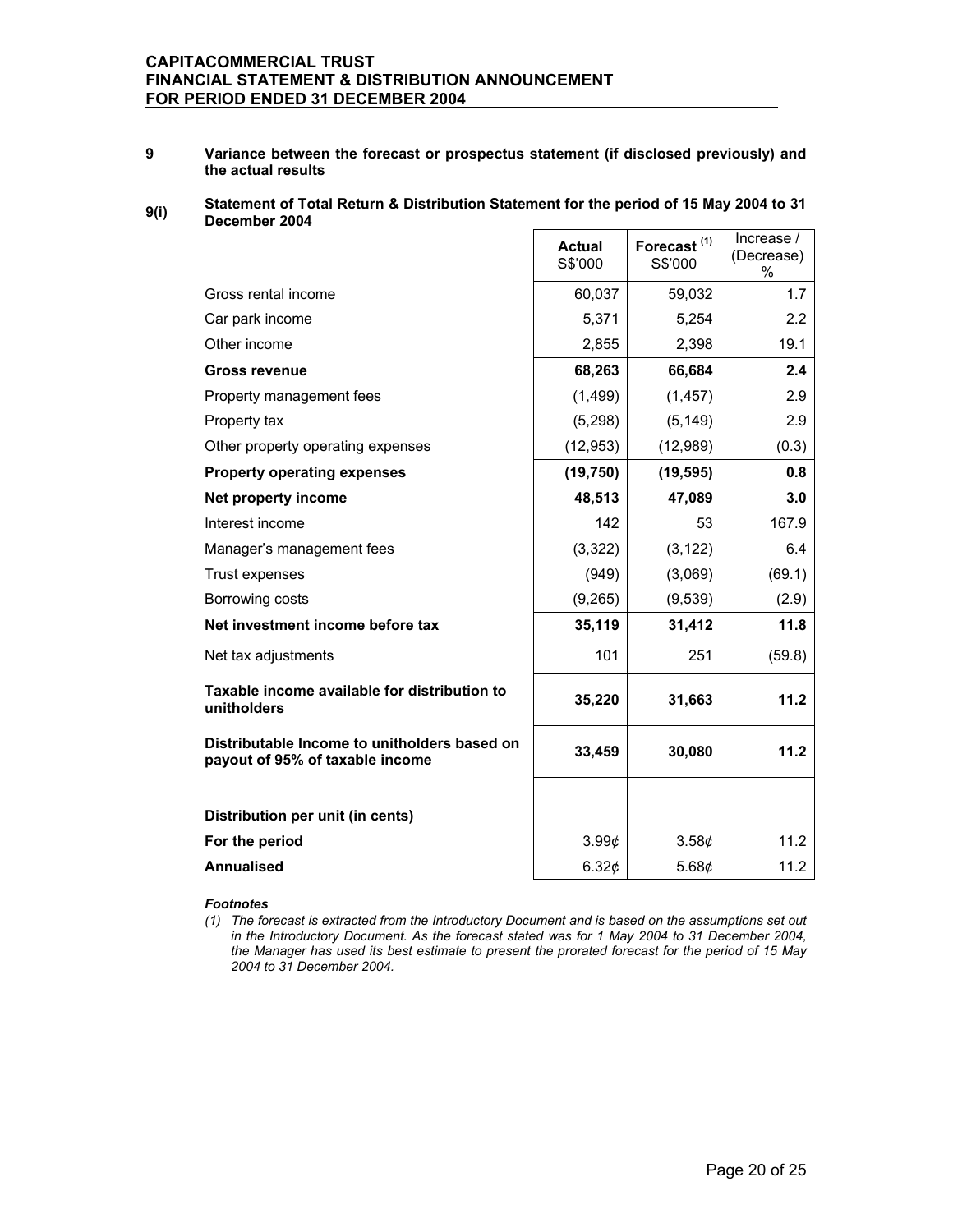### **9(ii) Breakdown of total gross revenue (by property) for the period of 15 May 2004 to 31 December 2004**

|                        | Actual<br>S\$'000 | Forecast <sup>(1)</sup><br>S\$'000 | Increase /<br>(Decrease)<br>℅ |
|------------------------|-------------------|------------------------------------|-------------------------------|
| <b>Capital Tower</b>   | 24,858            | 24,713                             | 0.6                           |
| 6 Battery Road         | 20,897            | 20,446                             | 2.2                           |
| Starhub Centre         | 7.954             | 7.344                              | 8.3                           |
| Robinson Point         | 3,052             | 3,226                              | (5.4)                         |
| <b>Bugis Village</b>   | 4,708             | 4,524                              | 4.1                           |
| Golden Shoe Car Park   | 4.548             | 4.226                              | 7.6                           |
| Market Street Car Park | 2,246             | 2,205                              | 1.9                           |
| Total gross revenue    | 68,263            | 66,684                             | 2.4                           |

#### *Footnotes*

*(1) The forecast is extracted from the Introductory Document. As the forecast stated was for 1 May 2004 to 31 December 2004, the Manager has used its best estimates to present the extrapolated forecast for the period of 15 May 2004 to 31 December 2004.* 

#### **9(iii) Breakdown of net property income (by property) for the period of 15 May 2004 to 31 December 2004**

|                           | Actual<br>S\$'000 | Forecast <sup>(1)</sup><br>S\$'000 | Increase /<br>(Decrease)<br>% |
|---------------------------|-------------------|------------------------------------|-------------------------------|
| Capital Tower             | 17,572            | 16.919                             | 3.9                           |
| 6 Battery Road            | 15,188            | 14,928                             | 1.7                           |
| Starhub Centre            | 5,674             | 5,211                              | 8.9                           |
| Robinson Point            | 1.731             | 1.954                              | (11.4)                        |
| <b>Bugis Village</b>      | 3,602             | 3,413                              | 5.5                           |
| Golden Shoe Car Park      | 3.143             | 3,053                              | 2.9                           |
| Market Street Car Park    | 1,603             | 1,611                              | (0.5)                         |
| Total net property income | 48,513            | 47,089                             | 3.0                           |

#### *Footnotes*

*(1) The forecast is extracted from the Introductory Document. As the forecast stated was for 1 May 2004 to 31 December 2004, the Manager has used its best estimates to present the extrapolated forecast for the period of 15 May 2004 to 31 December 2004.*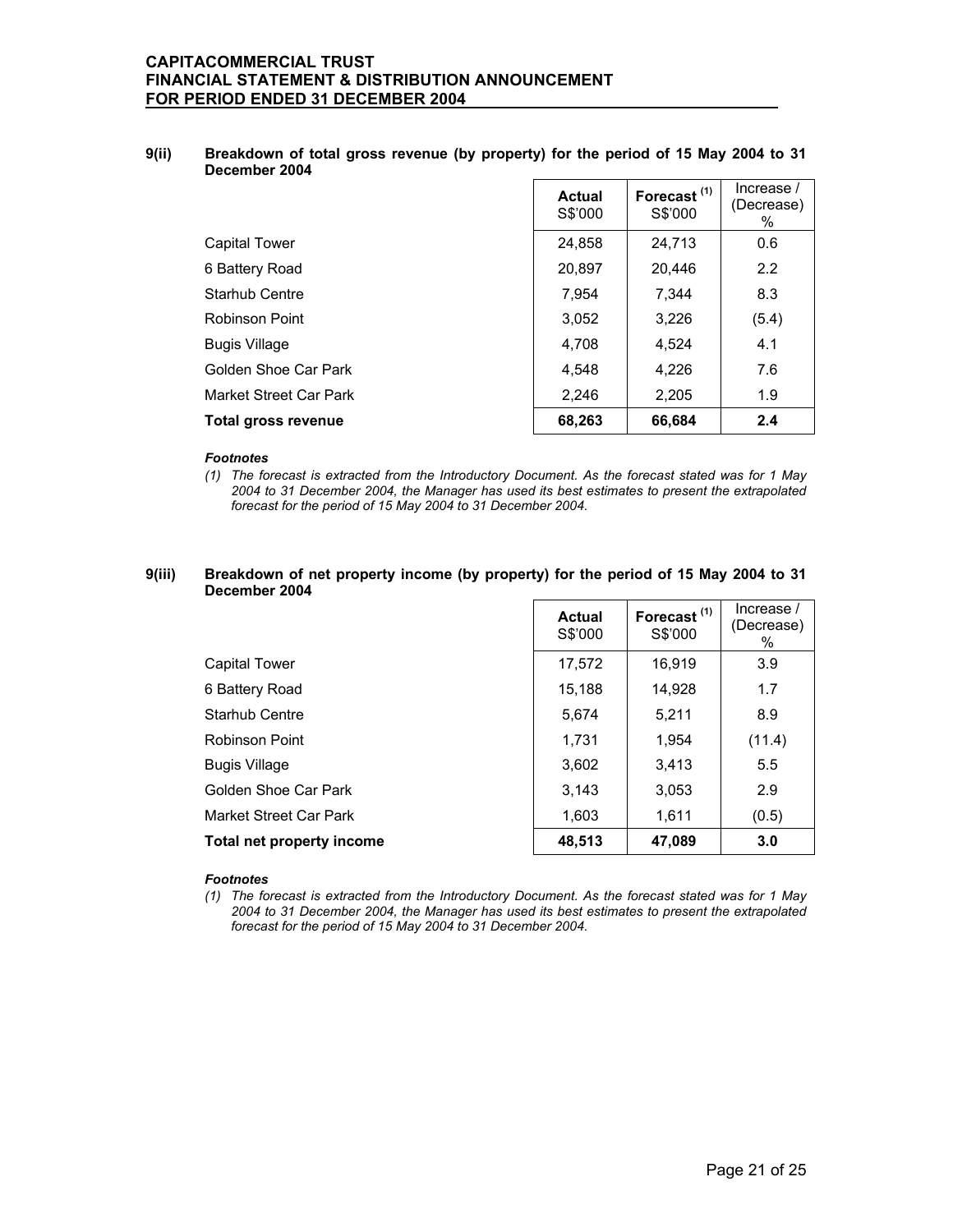#### **Review of the performance for the period of 15 May 2004 to 31 December 2004**

 Gross revenue increased by S\$1.6 million or 2.4% over the forecast. This is mainly due to higher rental revenue of S\$1.0 million resulting from the earlier commencement of new leases (vs forecast), higher retention rates resulting in lower vacancy periods and higher rental rates achieved for new and renewed leases (about 11.8% above forecast). There is also an increased contribution from car park revenue and other income of S\$0.1 million and S\$0.5 million respectively.

Actual property operating expenses exceeded forecast by S\$0.2 million or 0.8% due mainly to higher property tax, utilities and tenancy works; and offset by lower maintenance expenses and marketing expenses. Tenancy works increased due to cost incurred to improve the tenanted premises for re-letting and incentives granted to tenants to take up spaces within the buildings.

Manager's management fees increased by S\$0.2 million or 6.4% due to higher income achieved. The trust expenses decreased by S\$2.1 million due to cost savings achieved and borrowing cost is lower by S\$0.4 million due to lower amount of financing required as well as higher interest income derived from surplus cash placed on fixed deposits.

### **10 Commentary on the competitive conditions of the industry in which the group operates and any known factors or events that may effect the group in the next reporting period and the next 12 months**

According to MTI's advanced estimate, Singapore's gross domestic product (GDP) in the fourth quarter of 2004 grew by 5.4% in the quarter compared to the same period in 2003. On a quarter-on-quarter seasonally adjusted annualised basis, GDP increased by 2.4%, after declining by 3% in the previous quarter. For 2004 as a whole, it is estimated that the economy grew by 8.1%.

2004 was a year of recovery for the office rental market. Market sentiment improved significantly and office demand turned positive after three years of decline. According to CB Richard Ellis ("CBRE"), average prime office rent rose by 4.8% in the fourth quarter over the third quarter, bringing the gain over the past year to 10%, the first yearly increase since 2000.

Looking ahead, potential new office space supply will be limited to 2.67 million square feet in the next four years. This translates to about 0.67 million square feet per year, much less than the 10-year historical average annual new supply of 2.3 million square feet. The overall office market trend is generally positive and it is projected that there would be an increase in prime office rents by 10 to 12% in 2005 even though the economy may experience a lower annual GDP growth of between 3 to 5%.

#### **Outlook for 2005**

 The manager of CapitaCommercial Trust is confident to achieve more than the forecast distribution per unit of 5.68 cents per unit for the year 1 January 2005 to 31 December 2005 (as stated in the Introductory Document dated 16 March 2004).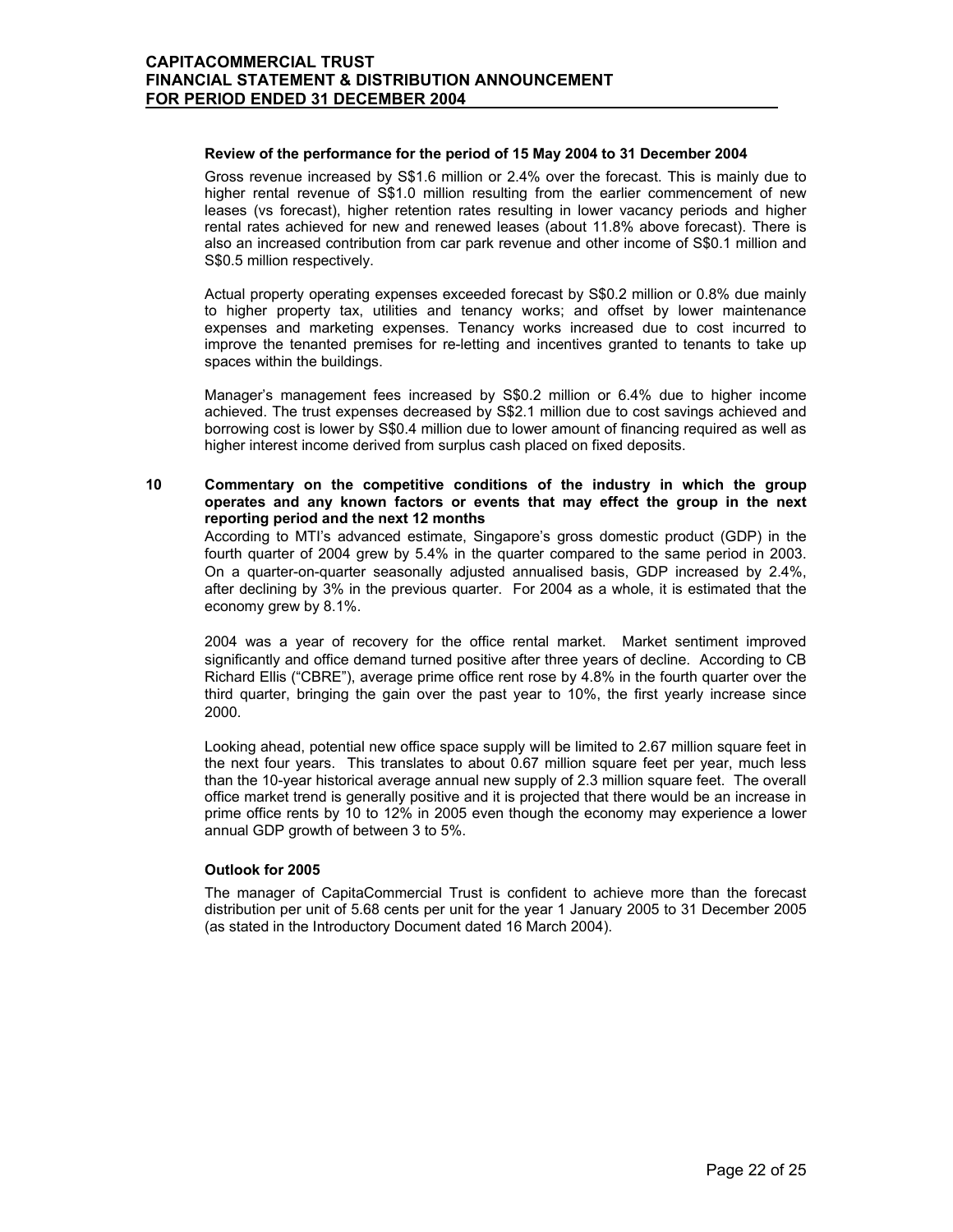### **11 Distributions**

 $\sim$  -  $\sim$   $-$ 

# **11(a) Current financial period**

Any distributions declared for the current financial period? Yes.

| Distribution for 15 May 2004 to 31 Dec 2004                                                                                               |
|-------------------------------------------------------------------------------------------------------------------------------------------|
| Income                                                                                                                                    |
| 3.99 cents per unit                                                                                                                       |
| Not meaningful                                                                                                                            |
| Individuals who receive such distribution as investment<br>income will be exempted from tax.                                              |
| Qualifying unitholders will receive pre-tax distributions and<br>pay tax on the distributions at their own marginal rate<br>subsequently. |
| Investors using CPF funds and SRS funds will also receive<br>pre tax distributions. These distributions are tax exempt.                   |
| All other investors will receive their distributions after<br>deduction of tax at the rate of 20%.                                        |
| 1 February 2005                                                                                                                           |
| 28 February 2005                                                                                                                          |
|                                                                                                                                           |

# **11(b) Corresponding period of the preceding financial period**

Any distributions declared for the corresponding period of the immediate preceding financial period? No.

### **12 If no distribution has been declared/recommended, a statement to that effect**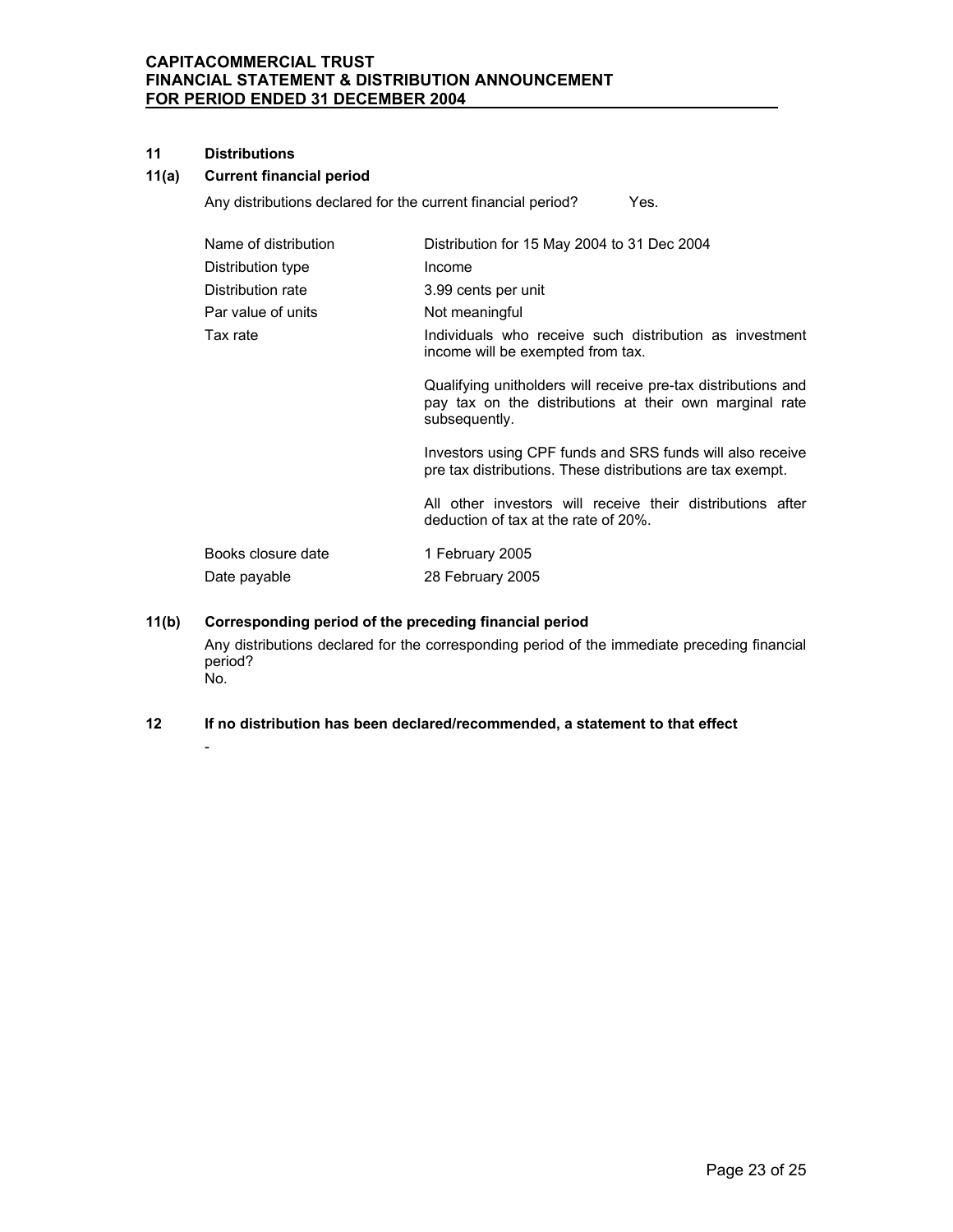### **13 Segmented revenue and results for business or geographical segments (of the group)**

The Trust's business is investing in office buildings (Capital Tower, 6 Battery Road, Starhub Centre and Robinson Point) , car park buildings (Golden Shoe Car Park and Market Street Car Park) and mixed use development (Bugis Village). All the existing properties are located in Singapore.

| <b>Office Buildings</b>    | <b>Private</b><br>Trust<br>(6/2/04 to<br>14/5/04)<br>S\$'000<br>18,096 | <b>Public</b><br>Trust<br>(15/5/04 to<br>31/12/04)<br>S\$'000<br>56,761 |
|----------------------------|------------------------------------------------------------------------|-------------------------------------------------------------------------|
| Car Park Buildings         | 2,196                                                                  | 6,794                                                                   |
| Mixed use development      | 1,467                                                                  | 4,708                                                                   |
| <b>Total gross revenue</b> | 21,759                                                                 | 68,263                                                                  |
|                            |                                                                        |                                                                         |
|                            | <b>Private</b><br><b>Trust</b><br>(6/2/04 to<br>14/5/04)<br>S\$'000    | <b>Public</b><br>Trust<br>(15/5/04 to<br>31/12/04)<br>S\$'000           |
| <b>Office Buildings</b>    | 12,587                                                                 | 40,165                                                                  |
| Car Park Buildings         | 1,633                                                                  | 4,746                                                                   |
| Mixed use development      | 1,121                                                                  | 3,602                                                                   |
| Total net property income  | 15,341                                                                 | 48,513                                                                  |

**14 In the review of performance, the factors leading to any material changes in contributions to turnover and earnings by the business or geographical segments**  There are no factors leading to any material changes in contributions to turnover and earnings except for negative rental reversions experienced by all the properties for the last two years and the cessation of the property tax rebates granted by the government with effect from 1 January 2004.

### **15 Breakdown of gross revenue and operating profits**

|                             | <b>Private</b><br><b>Trust</b><br>(6/2/04)<br>14/5/04)<br>S\$'000 | <b>Public</b><br><b>Trust</b><br>(15/5/04 to<br>31/12/04)<br>S\$'000 |
|-----------------------------|-------------------------------------------------------------------|----------------------------------------------------------------------|
| Gross revenue               | 21,759                                                            | 68,263                                                               |
| Operating profit before tax | 11,612                                                            | 35,119                                                               |